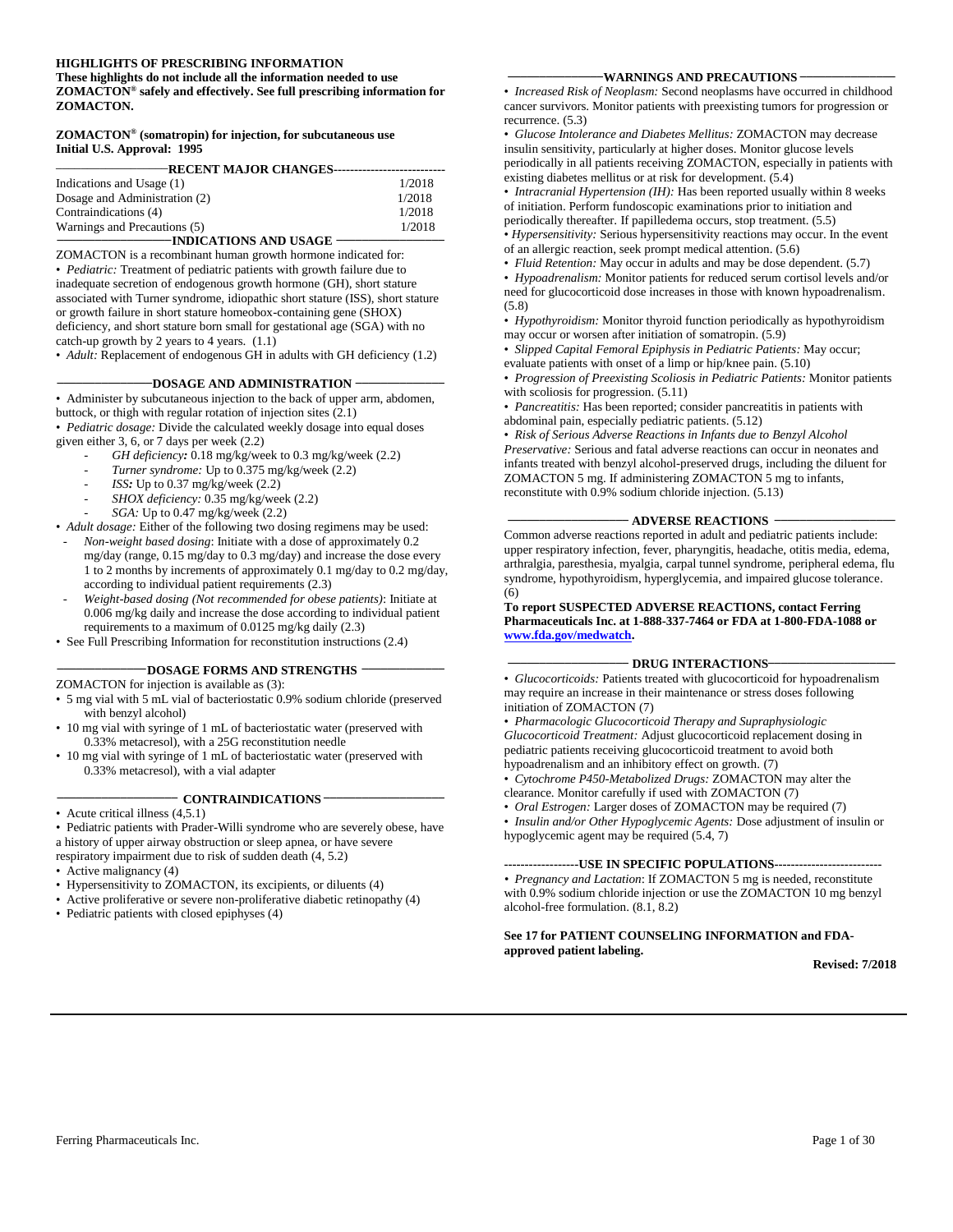#### **FULL PRESCRIBING INFORMATION: CONTENTS\***

#### **1 INDICATIONS AND USAGE**

- 1.1 Pediatric Patients
- 1.2 Adult Patients

#### **2 DOSAGE AND ADMINISTRATION**

- 2.1 Administration and Use Instructions
- 2.2 Pediatric Dosage
- 2.3 Adult Dosage
- 2.4 Reconstitution

### **3 DOSAGE FORMS AND STRENGTHS**

#### **4 CONTRAINDICATIONS**

#### **5 WARNINGS AND PRECAUTIONS**

- 5.1 Increased Mortality in Patients with Acute Critical Illness
- 5.2 Sudden Death in Pediatric Patients with Prader-Willi Syndrome
- 5.3 Increased Risk of Neoplasms
- 5.4 Glucose Intolerance and Diabetes Mellitus
- 5.5 Intracranial Hypertension
- 5.6 Severe Hypersensitivity
- 5.7 Fluid Retention
- 5.8 Hypoadrenalism
- 5.9 Hypothyroidism
- 5.10 Slipped Capital Femoral Epiphysis in Pediatric Patients
- 5.11 Progression of Preexisting Scoliosis in Pediatric Patients

5.12 Pancreatitis

- 5.13 Risk of Serious Adverse Reactions in Infants due to Benzyl
- Alcohol Preserved Solution
- 5.14 Lipoatrophy
- 5.15 Laboratory Tests

#### **6 ADVERSE REACTIONS**

- 6.1 Clinical Trials Experience
- 6.2 Immunogenicity
- 6.3 Post-Marketing Experience

#### **7 DRUG INTERACTIONS**

- **8 USE IN SPECIFIC POPULATIONS**
	- 8.1 Pregnancy
	- 8.2 Lactation
	- 8.4 Pediatric Use
	- 8.5 Geriatric Use
- **9 DRUG ABUSE AND DEPENDENCE**
	- 9.1 Controlled Substance<br>9.2 Abuse
	- Abuse
- 9.3 Dependence
- **10 OVERDOSAGE**
- **11 DESCRIPTION**
- **12 CLINICAL PHARMACOLOGY**
	- 12.1 Mechanism of Action
	- 12.2 Pharmacodynamics
- 12.3 Pharmacokinetics
- **13 NONCLINICAL TOXICOLOGY**
- 13.1 Carcinogenesis, Mutagenesis, Impairment of Fertility
- **14 CLINICAL STUDIES**
	- 14.1 Pediatric Patients with Growth Failure Due to Inadequate Secretion of Endogenous Growth Hormone
	- 14.2 Pediatric Patients with Short Stature Associated with Turner Syndrome
	- 14.3 Pediatric Patients with Idiopathic Short Stature
	- 14.4 Pediatric Patients with Short Stature or Growth Failure with SHOX Deficiency
	- 14.5 Pediatric Patients Born Small for Gestational Age (SGA) Who Fail to Demonstrate Catch-up Growth by Age 2 - 4 Years 14.6 Adult Patients with Growth Hormone Deficiency
- **16 HOW SUPPLIED/STORAGE AND HANDLING**
	- 16.1 How Supplied
	- 16.2 Storage and Handling
- **17 PATIENT COUNSELING INFORMATION**

\*Sections or subsections omitted from the full prescribing information are not listed.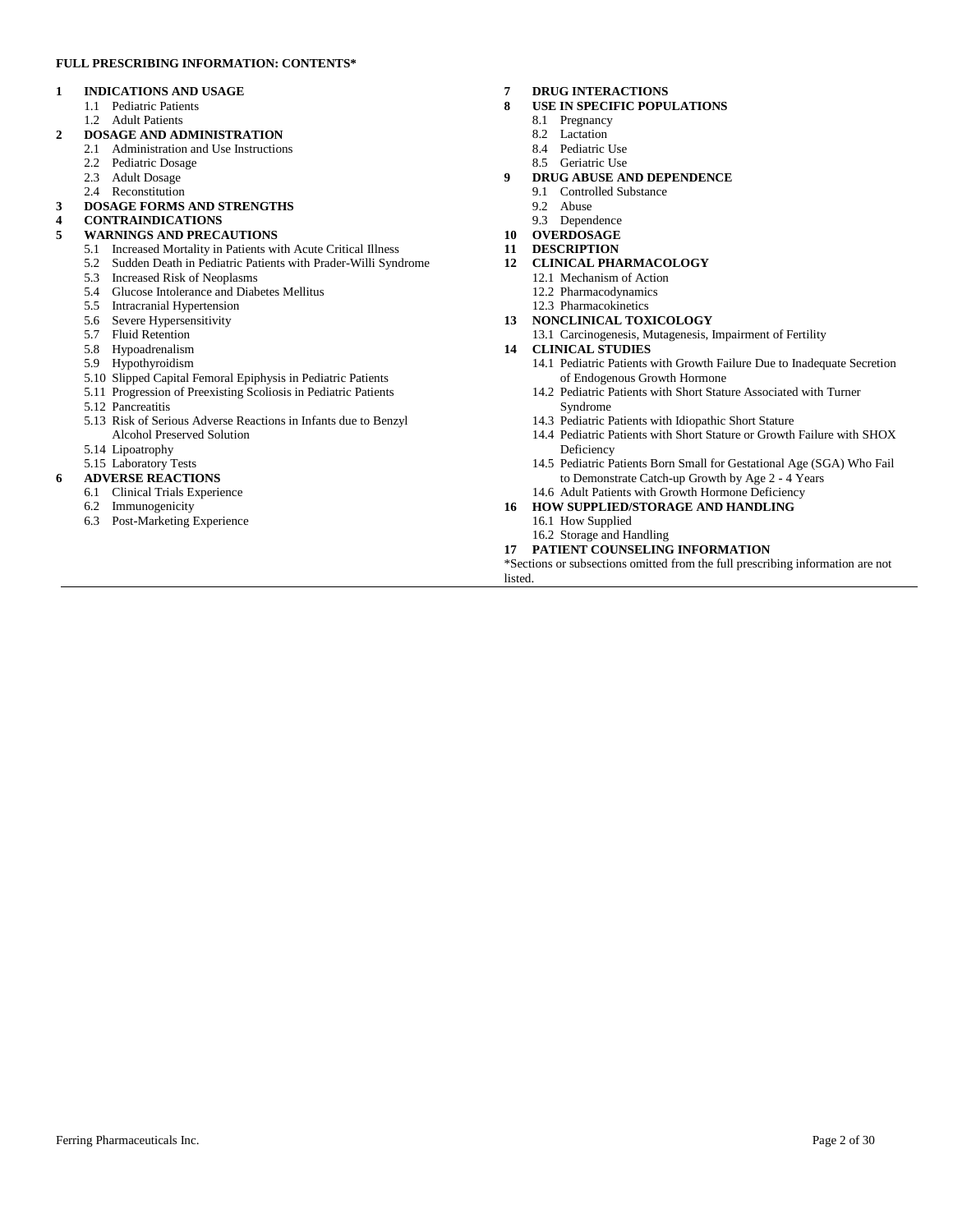### **FULL PRESCRIBING INFORMATION**

## **1 INDICATIONS AND USAGE**

### **1.1 Pediatric Patients**

ZOMACTON is indicated for the treatment of pediatric patients with:

- growth failure due to inadequate secretion of endogenous growth hormone (GH),
- short stature associated with Turner syndrome,
- idiopathic short stature (ISS), height standard deviation score (HSDS)  $\leq$ -2.25 and associated with growth rates unlikely to permit attainment of adult height in the normal range,
- short stature or growth failure in short stature homeobox-containing gene (SHOX) deficiency,
- short stature born small for gestational age (SGA) with no catch-up growth by 2 years to 4 years of age.

## **1.2 Adult Patients**

ZOMACTON is indicated for the replacement of endogenous GH in adults with GH deficiency.

### **2 DOSAGE AND ADMINISTRATION**

### **2.1 Administration and Use Instructions**

- Therapy with ZOMACTON should be supervised by a physician who is experienced in the diagnosis and management of patients with the conditions for which ZOMACTON is indicated *[see Indications and Usage (1)].*
- Fundoscopic examination should be performed routinely before initiating treatment with ZOMACTON to exclude preexisting papilledema, and periodically thereafter *[see Warnings and Precautions (5.5)].*
- Administer ZOMACTON by subcutaneous injection to the back of the upper arm, abdomen, buttock, or thigh with regular rotation of injection sites to avoid lipoatrophy.
- ZOMACTON 5 mg and 10 mg can be administered using a standard sterile disposable syringe or a ZOMA-Jet® Needle Free Delivery Device, using the respective device (i.e., 5 mg or 10 mg ZOMA-Jet® Needle Free Delivery Device). For proper use, please refer to the Instructions for Use provided with the administration device. If using a syringe, the volume of the syringe should be small enough so that the prescribed dose can be withdrawn from the vial with reasonable accuracy.

### **2.2 Pediatric Dosage**

- Individualize dosage for each patient based on the growth response.
- Divide the calculated weekly ZOMACTON dosage into equal doses given either 3, 6, or 7 days per week.
- The recommended weekly dose in milligrams (mg) per kilogram (kg) of body weight for pediatric patients is:
	- o *Pediatric GH Deficiency:* 0.18 mg/kg/week to 0.3 mg/kg/week (0.026 mg/kg/day to 0.043 mg/kg/day)
	- o *Turner syndrome:* Up to 0.375 mg/kg/week (up to 0.054 mg/kg/day)
	- o *Idiopathic short stature:* Up to 0.37 mg/kg/week (up to 0.053 mg/kg/day)
	- o *SHOX Deficiency:* 0.35 mg/kg/week (0.05 mg/kg/day)
	- o *Small for Gestational Age (SGA):* Up to 0.47 mg/kg/week (up to 0.067 mg/kg/day)
		- In very short pediatric patients, HSDS less than -3, and older pubertal pediatric patients consider initiating treatment with a larger dose of ZOMACTON (up to 0.067 mg/kg/day). Consider a gradual reduction in dosage if substantial catch-up growth is observed during the first few years of therapy. In pediatric patients less than 4 years of age with less severe short stature, baseline HSDS values between -2 and -3, consider initiating treatment at 0.033 mg/kg/day and titrate the dose as needed.
- Assess compliance and evaluate other causes of poor growth such as hypothyroidism, under-nutrition, advanced bone age and antibodies to recombinant human GH if patients experience failure to increase height velocity, particularly during the first year of treatment.
- Discontinue ZOMACTON for stimulation of linear growth once epiphyseal fusion has occurred *[see Contraindications (4)].*

### **2.3 Adult Dosage**

 Patients who were treated with somatropin for GH deficiency in childhood and whose epiphyses are closed should be reevaluated before continuation of somatropin for GH deficient adults.

Ferring Pharmaceuticals Inc. Page 3 of 30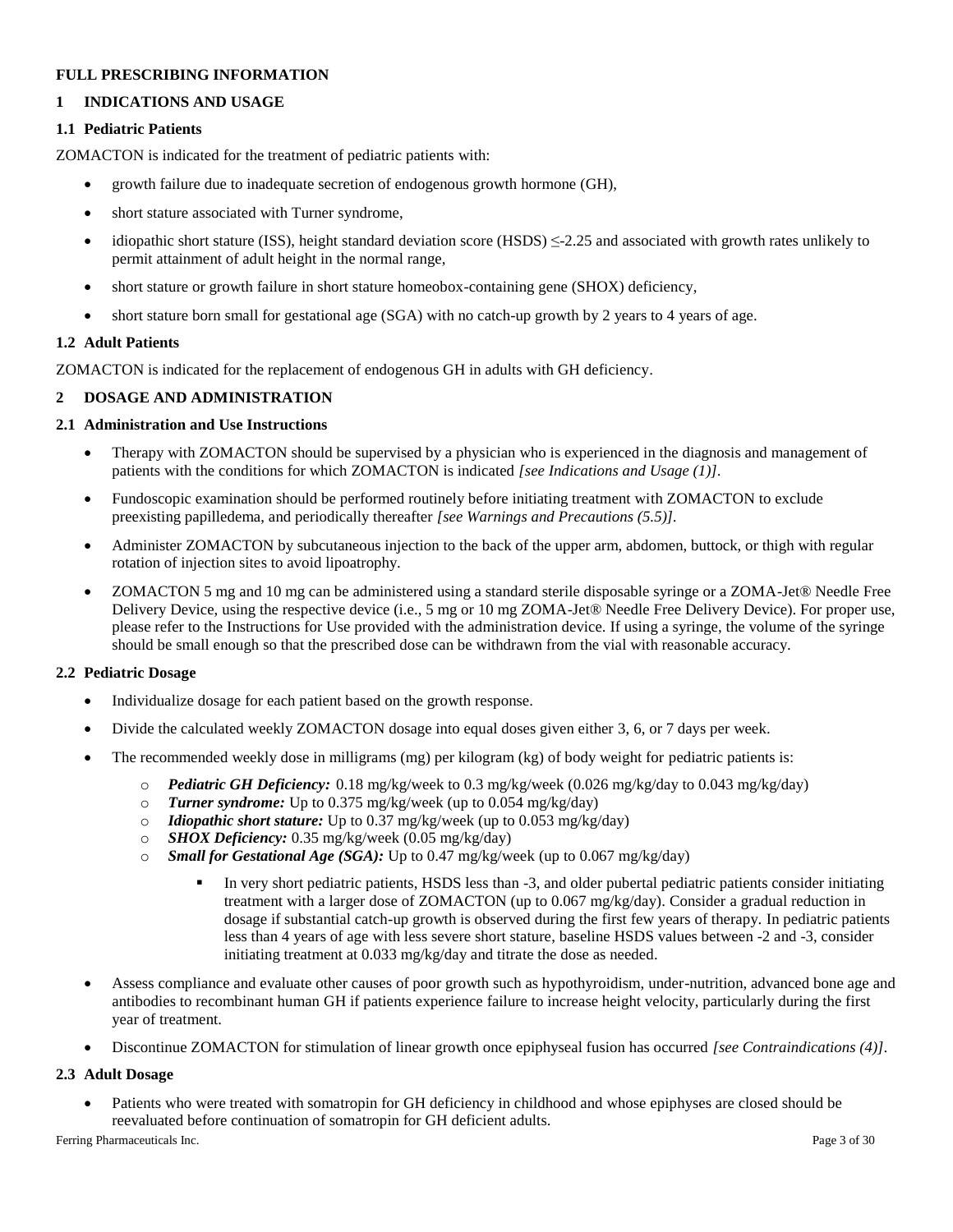- Consider using a lower starting dose and smaller dose increment increases for geriatric patients as they may be at increased risk for adverse reactions with ZOMACTON than younger individuals *[see Use in Specific Populations (8.5)]*.
- Estrogen-replete women and patients receiving oral estrogen may require higher doses *[see Drug Interactions (7)].*
- Administer the prescribed dose daily
- Either of two ZOMACTON dosing regimens may be used:
	- o Non-weight based
		- Initiate ZOMACTON with a dose of approximately 0.2 mg/day (range, 0.15 mg/day to 0.3 mg/day) and increase the dose every 1 to 2 months by increments of approximately 0.1 mg/day to 0.2 mg/day, according to individual patient requirements based on the clinical response and serum insulin-like growth factor 1 (IGF-1) concentrations.
		- Decrease the dose as necessary on the basis of adverse reactions and/or serum IGF-1 concentrations above the age- and gender-specific normal range.
		- Maintenance dosages will vary considerably from person to person, and between male and female patients.
	- o Weight-based
		- Initiate ZOMACTON at 0.006 mg/kg daily and increase the dose according to individual patient requirements to a maximum of 0.0125 mg/kg daily.
		- Use the patient's clinical response, adverse reactions, and determination of age- and gender-adjusted serum IGF-1 concentrations as guidance in dose titration.
		- Not recommended for obese patients as they are more likely to experience adverse reactions with this regimen.

### **2.4 Reconstitution**

- Reconstitute ZOMACTON 5 mg with 1 mL to 5 mL of bacteriostatic 0.9% sodium chloride diluent. Do not use diluent if the patient has a known hypersensitivity to benzyl alcohol *[see Contraindications (4)]* or in neonates *[see Warnings and Precautions (5.13)]*, or pregnant or lactating women *[see Use in Specific Populations (8.1,8.2)]* instead reconstitute with 0.9% sodium chloride injection, use only one dose per vial, and discard the unused portion. .
- Reconstitute ZOMACTON 10 mg with 1 mL syringe of bacteriostatic water for injection diluent. Do not use diluent if the patient has a known hypersensitivity to metacresol *[see Contraindications (4)]*.
- Aim the stream of diluent against the side of the vial to prevent foaming and gently swirl the vial with a rotary motion until the contents are completely dissolved and the solution is clear. Do not shake the vial since shaking or vigorous mixing will cause the solution to be cloudy.
- Inspect visually for particulate matter and discoloration. If the resulting solution is cloudy or contains particulate matter do not use.
- Occasionally, after refrigeration, some cloudiness may occur. Allow the product to warm to room temperature. If cloudiness persists or particulate matter is noted do not use.

### **3 DOSAGE FORMS AND STRENGTHS**

ZOMACTON for injection is a white, lyophilized powder available as:

- 5 mg vial with a 5 mL vial of bacteriostatic 0.9% sodium chloride [preserved with benzyl alcohol]
- 10 mg vial with a syringe of 1 mL of bacteriostatic water [preserved with metacresol] with a 25G reconstitution needle
- 10 mg vial with a syringe of 1 mL of bacteriostatic water [preserved with metacresol] with a vial adapter

### **4 CONTRAINDICATIONS**

ZOMACTON is contraindicated in patients with:

 Acute critical illness after open heart surgery, abdominal surgery or multiple accidental trauma, or those with acute respiratory failure due to the risk of increased mortality with use of pharmacologic doses of somatropin *[see Warnings and Precautions (5.1)]*.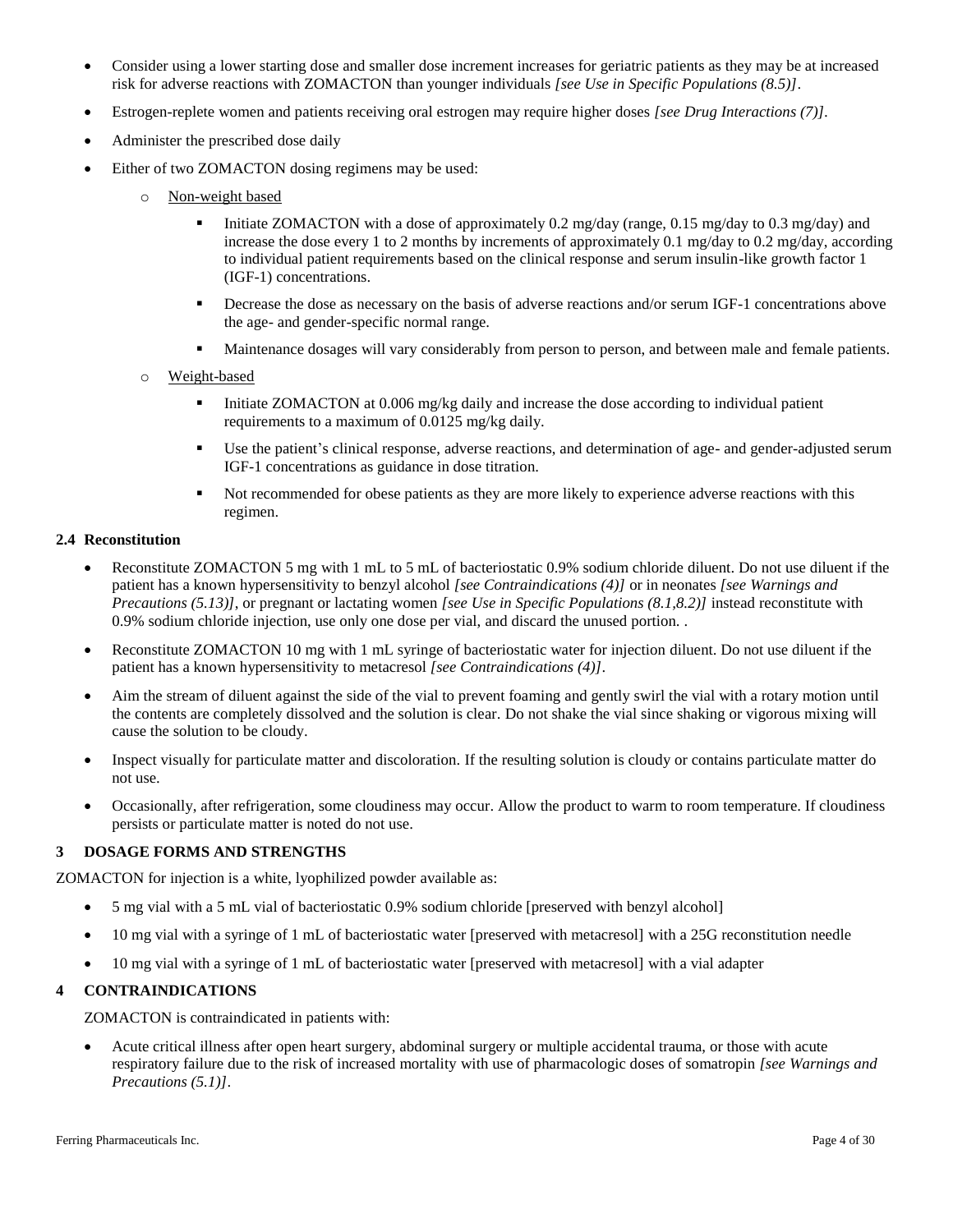- Pediatric patients with Prader-Willi syndrome who are severely obese, have a history of upper airway obstruction or sleep apnea, or have severe respiratory impairment due to the risk of sudden death *[see Warnings and Precautions (5.2)]*.
- Active malignancy *[see Warnings and Precautions (5.3)]*.
- Known hypersensitivity to somatropin or any of the excipients in ZOMACTON. Systemic hypersensitivity reactions have been reported with postmarketing use of somatropin products *[see Dosage and Administrations (2.4), Warnings and Precautions (5.6)]*.
- Active proliferative or severe non-proliferative diabetic retinopathy.
- Pediatric patients with closed epiphyses.

## **5 WARNINGS AND PRECAUTIONS**

### **5.1 Increased Mortality in Patients with Acute Critical Illness**

Increased mortality in patients with acute critical illness due to complications following open heart surgery, abdominal surgery or multiple accidental trauma, or those with acute respiratory failure has been reported after treatment with pharmacologic doses of somatropin *[see Contraindications (4)]*. Two placebo-controlled clinical trials in non-GH deficient adult patients (n=522) with these conditions in intensive care units revealed a significant increase in mortality (42% vs. 19%) among somatropin-treated patients (doses 5.3 mg/day-8 mg/day) compared to those receiving placebo. The safety of continuing ZOMACTON treatment in patients receiving replacement doses for approved indications who concurrently develop these illnesses has not been established. ZOMACTON is not indicated for the treatment of non-GH deficient adults.

### **5.2 Sudden Death in Pediatric Patients with Prader-Willi Syndrome**

There have been reports of sudden death after initiating therapy with somatropin in pediatric patients with Prader-Willi syndrome who had one or more of the following risk factors: severe obesity, history of upper airway obstruction or sleep apnea, or unidentified respiratory infection. Male patients with one or more of these factors may be at greater risk than females. Patients with Prader-Willi syndrome should be evaluated for signs of upper airway obstruction and sleep apnea before initiation of treatment with somatropin. If, during treatment with somatropin, patients show signs of upper airway obstruction (including onset of, or increased, snoring) and/or new onset sleep apnea, treatment should be interrupted. All patients with Prader-Willi syndrome treated with somatropin should also have effective weight control and be monitored for signs of respiratory infection, which should be diagnosed as early as possible and treated aggressively *[see Contraindications (4)]*. ZOMACTON is not indicated for the treatment of pediatric patients who have growth failure due to Prader-Willi syndrome.

### **5.3 Increased Risk of Neoplasms**

### *Active Malignancy*

There is an increased risk of malignancy progression with somatropin treatment in patients with active malignancy *[see Contraindications (4)].* Any preexisting malignancy should be inactive and its treatment complete prior to instituting therapy with ZOMACTON. Discontinue ZOMACTON if there is evidence of recurrent activity.

### *Risk of Second Neoplasm in Pediatric Patients*

There is an increased risk of a second neoplasm in pediatric cancer survivors who were treated with radiation to the brain/head and who developed subsequent GH deficiency and were treated with somatropin. Intracranial tumors, in particular meningiomas, were the most common of these second neoplasms. In adults, it is unknown whether there is any relationship between somatropin replacement therapy and CNS tumor recurrence. Monitor all patients receiving ZOMACTON who have a history of GH deficiency secondary to an intracranial neoplasm for progression or recurrence of the tumor.

### *New Malignancy During Treatment*

Because pediatric patients with certain rare genetic causes of short stature have an increased risk of developing malignancies, thoroughly consider the risks and benefits of starting ZOMACTON in these patients. If ZOMACTON is initiated, these patients should be carefully monitored for development of neoplasms.

Monitor all patients receiving ZOMACTON carefully for increased growth, or potential malignant changes, of preexisting nevi. Advise patients/caregivers to report marked changes in behavior, onset of headaches, vision disturbances and/or changes in skin pigmentation or changes in the appearance of pre-existing nevi.

### **5.4 Glucose Intolerance and Diabetes Mellitus**

Treatment with somatropin may decrease insulin sensitivity, particularly at higher doses. New onset type 2 diabetes mellitus has been reported in patients taking somatropin. Previously undiagnosed impaired glucose tolerance and overt diabetes mellitus may be unmasked. Monitor glucose levels periodically in all patients receiving ZOMACTON, especially in those with risk factors for diabetes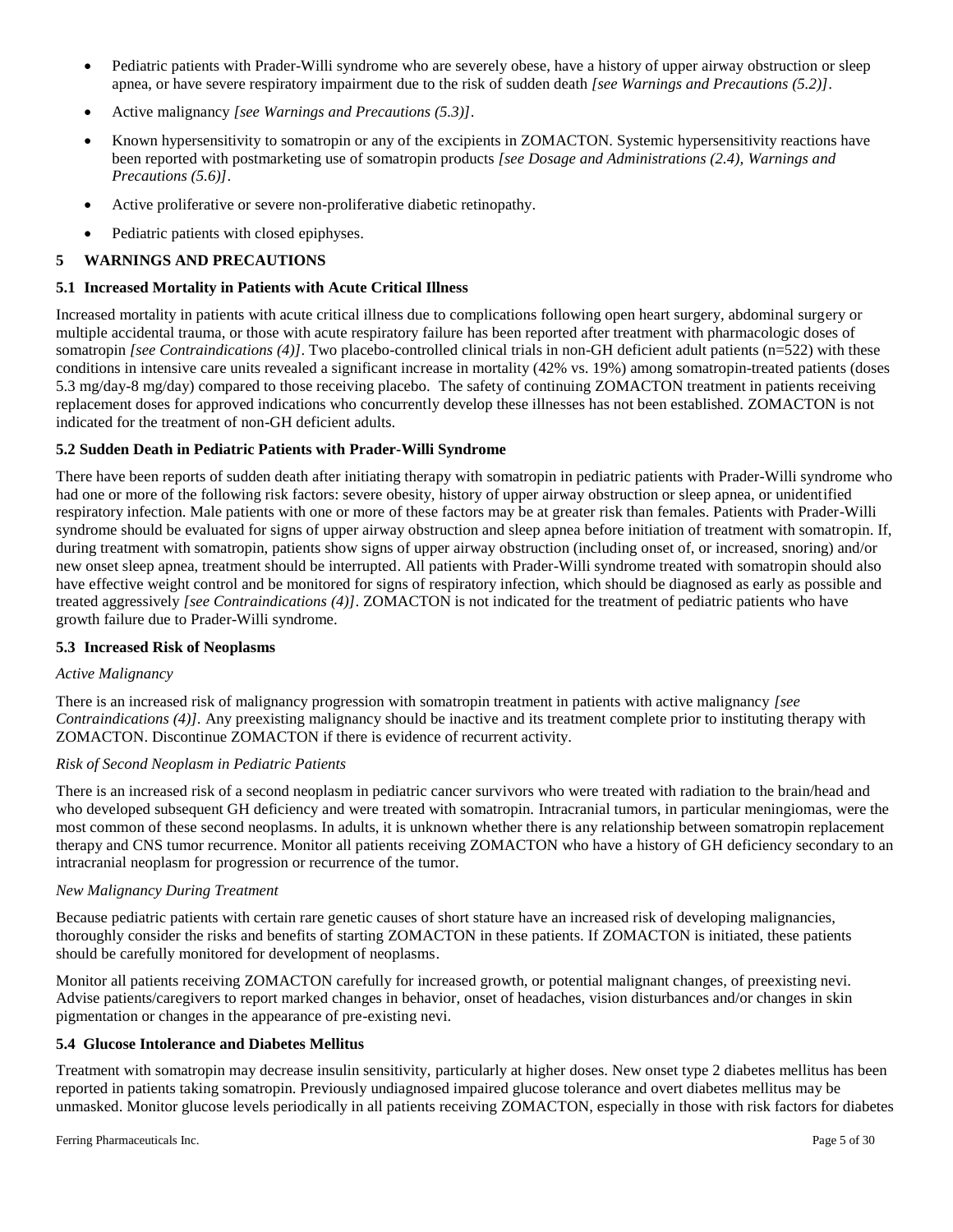mellitus, such as obesity, Turner syndrome, or a family history of diabetes mellitus. Patients with preexisting type 1 or type 2 diabetes mellitus or impaired glucose tolerance should be monitored closely. The doses of antidiabetic agents may require adjustment when ZOMACTON is initiated.

### **5.5 Intracranial Hypertension**

Intracranial hypertension (IH) with papilledema, visual changes, headache, nausea, and/or vomiting has been reported in a small number of patients treated with somatropin. Symptoms usually occurred within the first eight (8) weeks after the initiation of somatropin. In all reported cases, IH-associated signs and symptoms resolved rapidly after cessation of therapy or a reduction of the somatropin dose. Fundoscopic examination should be performed routinely before initiating treatment with ZOMACTON to exclude preexisting papilledema, and periodically thereafter. If papilledema is observed by fundoscopy, treatment should be stopped. If somatropin-induced IH is diagnosed, treatment with ZOMACTON can be restarted at a lower dose after IH-associated signs and symptoms have resolved. Patients with Turner syndrome may be at increased risk for the development of IH.

### **5.6 Severe Hypersensitivity**

Serious systemic hypersensitivity reactions including anaphylactic reactions and angioedema have been reported with postmarketing use of somatropin products. Patients and caregivers should be informed that such reactions are possible and that prompt medical attention should be sought if an allergic reaction occurs *[see Contraindications (4)]*.

### **5.7 Fluid Retention**

Fluid retention during somatropin replacement therapy in adults may frequently occur. Clinical manifestations of fluid retention (e.g. edema, arthralgia, myalgia, nerve compression syndromes including carpal tunnel syndrome/paresthesias) are usually transient and dose dependent.

### **5.8 Hypoadrenalism**

Patients receiving somatropin therapy who have or are at risk for pituitary hormone deficiency(s) may be at risk for reduced serum cortisol levels and/or unmasking of central (secondary) hypoadrenalism. In addition, patients treated with glucocorticoid replacement for previously diagnosed hypoadrenalism may require an increase in their maintenance or stress doses following initiation of ZOMACTON. Monitor patients for reduced serum cortisol levels and/or need for glucocorticoid dose increases in those with known hypoadrenalism *[see Drug Interactions (7)]*.

### **5.9 Hypothyroidism**

Undiagnosed or untreated hypothyroidism may prevent response to ZOMACTON, in particular, the growth response in pediatric patients. Patients with Turner syndrome have an increased risk of developing autoimmune thyroid disease and primary hypothyroidism. In patients with GH deficiency, central (secondary) hypothyroidism may first become evident or worsen during somatropin treatment. Therefore, patients should have periodic thyroid function tests performed, and thyroid hormone replacement therapy should be initiated or appropriately adjusted when indicated.

### **5.10 Slipped Capital Femoral Epiphysis in Pediatric Patients**

Slipped capital femoral epiphysis may occur more frequently in patients undergoing rapid growth. Evaluate pediatric patients with the onset of a limp or complaints of hip or knee pain.

### **5.11 Progression of Preexisting Scoliosis in Pediatric Patients**

Somatropin increases the growth rate and progression of existing scoliosis can occur in patients who experience rapid growth. Somatropin has not been shown to increase the occurrence of scoliosis. Monitor patients with a history of scoliosis for progression of scoliosis.

### **5.12 Pancreatitis**

Cases of pancreatitis have been reported in pediatric patients and adults receiving somatropin. The risk may be greater in pediatric patients compared with adults. Published literature indicates that girls who have Turner syndrome may be at greater risk than other pediatric patients receiving somatropin. Pancreatitis should be considered in patients who develop abdominal pain.

### **5.13 Risk of Serious Adverse Reactions in Infants due to Benzyl Alcohol Preserved Solution**

Serious and fatal adverse reactions including "gasping syndrome" can occur in neonates and infants treated with benzyl alcoholpreserved drugs, including the bacteriostatic 0.9% sodium chloride diluent provided with ZOMACTON 5 mg. The "gasping syndrome" is characterized by central nervous system depression, metabolic acidosis, and gasping respirations.

When administering ZOMACTON 5 mg to infants, reconstitute with 0.9% sodium chloride injection, not with the diluent provided. Use only one dose per vial and discard the unused portion *[see Use in Specific Populations (8.4)].*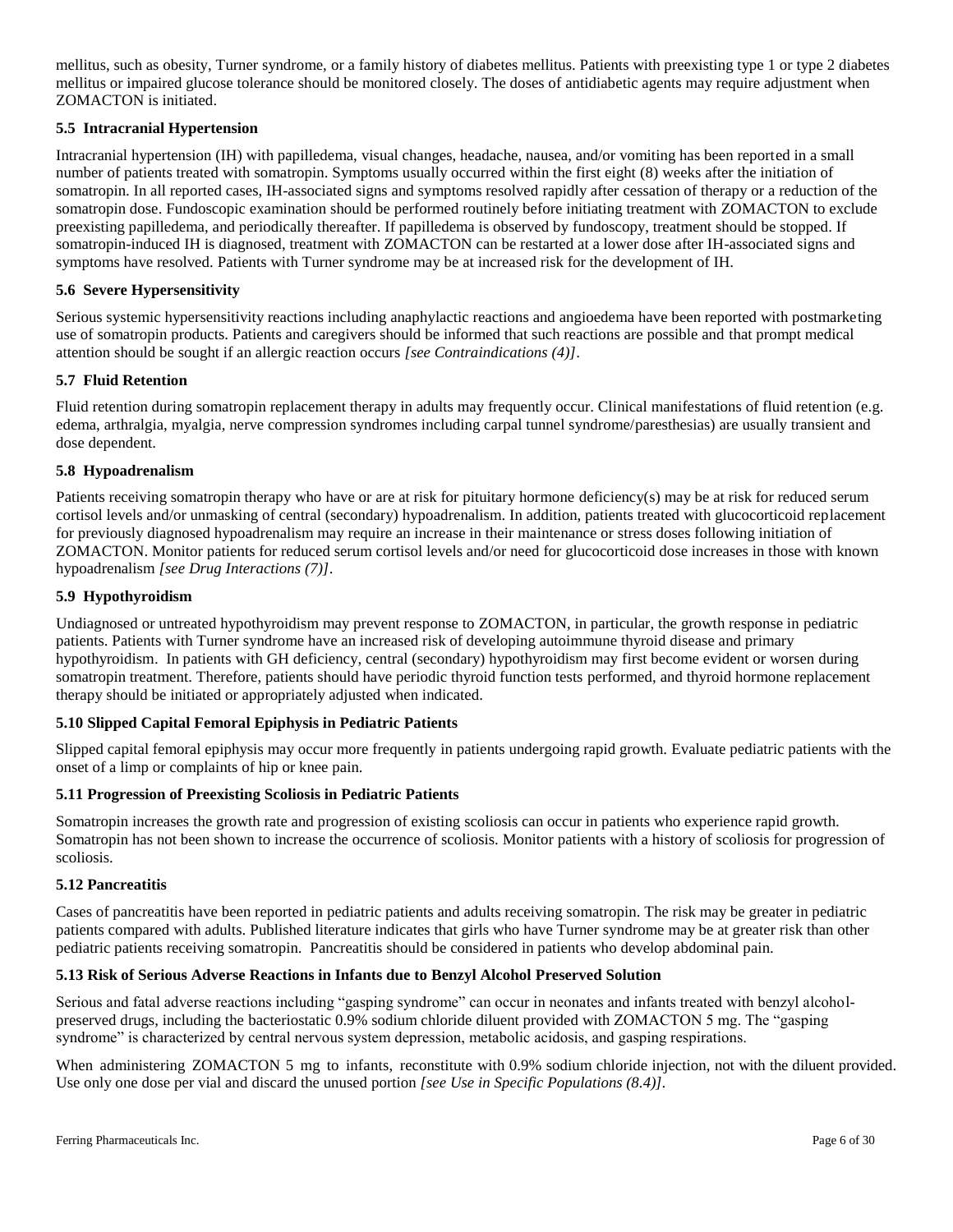## **5.14 Lipoatrophy**

When somatropin is administered subcutaneously at the same site over a long period of time, tissue atrophy may result. Rotate injection sites when administering ZOMACTON to reduce this risk *[see Dosage and Administration (2.2)]*.

### **5.15 Laboratory Tests**

Serum levels of inorganic phosphorus, alkaline phosphatase, parathyroid hormone and IGF-1 may increase after ZOMACTON treatment.

### **6 ADVERSE REACTIONS**

The following important adverse reactions are also described elsewhere in the labeling:

- Increased mortality in patients with acute critical illness *[see Warnings and Precautions (5.1)]*
- Fatalities in pediatric patients with Prader-Willi syndrome *[see Warnings and Precautions (5.2)]*
- Neoplasms *[see Warnings and Precautions (5.3)]*
- Glucose intolerance and diabetes mellitus *[see Warnings and Precautions (5.4)]*
- Intracranial hypertension *[see Warnings and Precautions (5.5)]*
- Severe hypersensitivity *[see Warnings and Precautions (5.6)]*
- Fluid retention *[see Warnings and Precautions (5.7)]*
- Hypoadrenalism *[see Warnings and Precautions (5.8)]*
- Hypothyroidism *[see Warnings and Precautions (5.9)]*
- Slipped capital femoral epiphysis in pediatric patients *[see Warnings and Precautions (5.10)]*
- Progression of preexisting scoliosis in pediatric patients *[see Warnings and Precautions (5.11)]*
- Pancreatitis *[see Warnings and Precautions (5.12)]*
- Risk of Serious Adverse Reactions in Infants due to Benzyl Alcohol Preservative *[see Warnings and Precautions (5.13)]*
- Lipoatrophy *[see Warnings and Precautions (5.14)]*

### **6.1 Clinical Trials Experience**

Because clinical trials are conducted under varying conditions, adverse reaction rates observed during the clinical trials performed with one somatropin formulation cannot always be directly compared to the rates observed during the clinical trials performed with a different approved somatropin formulation, and may not reflect the adverse reaction rates observed in practice.

### Pediatric Patients

### *Growth Failure due to Inadequate Secretion of Endogenous Growth Hormone*

ZOMACTON was evaluated in 164 pediatric patients with short stature due to GHD in an open-label study for 24 weeks. The subjects ranged in age from 2.1 to 17.7 years with a mean of 10.8 years. One hundred twenty (73%) of the subjects were male and 44 (27%) were female. Two subjects were Asian, 12 were Black, 130 were Caucasian, and 20 were categorized as 'other'.

### **Table 1: Adverse Reactions > 5% in Pediatric Patients with Growth Failure Due to GHD Treated with ZOMACTON through 24 Weeks**

| <b>Adverse Reaction</b>     | 24 Week Exposure to ZOMACTON<br>$(n=164)$ |
|-----------------------------|-------------------------------------------|
| Upper respiratory infection | 32%                                       |
| Fever                       | 16%                                       |
| Pharyngitis                 | 12%                                       |
| Headache                    | 11%                                       |
| Otitis Media                | 10%                                       |
| Increased cough             | 9%                                        |
| Abdominal pain              | 7%                                        |
| Anemia                      | 6%                                        |
| Maculopapular rash          | 6%                                        |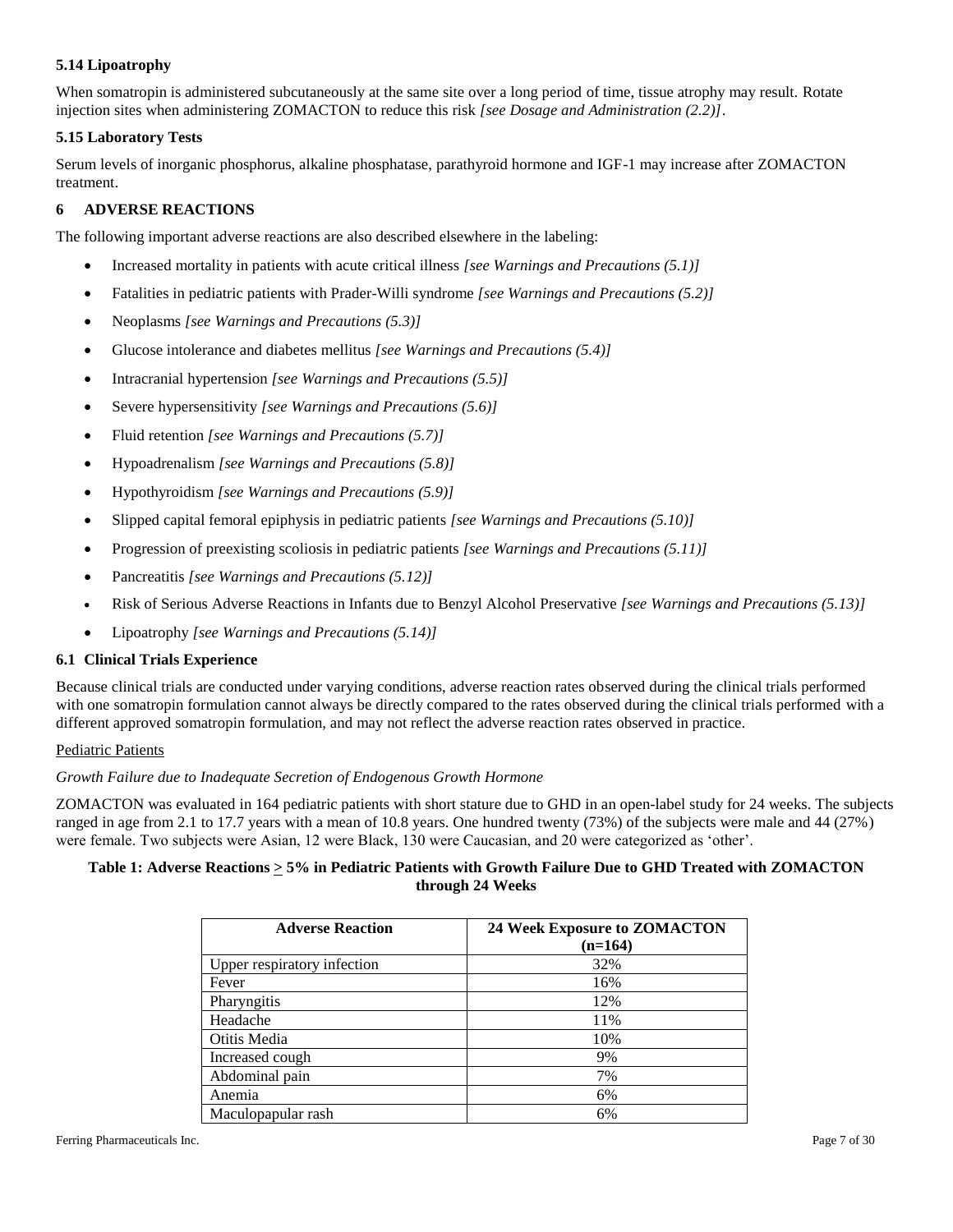| <b>Adverse Reaction</b> | 24 Week Exposure to ZOMACTON<br>$(n=164)$ |
|-------------------------|-------------------------------------------|
| Diarrhea                | 5%                                        |
| Pain                    | 5%                                        |
| <b>Rhinitis</b>         | 5%                                        |

All pediatric patients were carefully observed for signs or laboratory abnormalities of hypothyroidism. Fifteen patients had T4 values which occasionally fell below the central laboratory's lower limit of normal; T4 levels rose to normal when tested during the next visit for all patients except one who continued to be monitored. Six of the 15 patients received thyroxine therapy before and throughout the study period, and thyroxine dose adjustments were made during the study in 3/6 subjects.

In studies with GH deficient pediatric patients, injection site pain was reported in 1.6% of patients. A mild and transient edema, which appeared in 1.6% of patients, was observed early during the course of treatment.

### *Short Stature Associated with Turner Syndrome*

In a randomized, concurrent-controlled, open-label study, there was an increase in the occurrence of otitis media, ear disorders and surgical procedures in patients receiving another somatropin product at a dose of 0.3 mg/kg/week, compared with untreated control patients (Table 2). A similar increase in otitis media was observed in an 18-month placebo-controlled study.

### **Table 2: Adverse Reactions Occurring in Patients with Turner Syndrome Treated with 0.3 mg/kg/week of Another Somatropin Product During a 4.7 Year Randomized Open-Label Study**

|                    | <b>Untreated</b><br>$(n=62)$ | Somatropin<br>$(n=74)$ |
|--------------------|------------------------------|------------------------|
| Surgical procedure | 27%                          | 45%                    |
| Otitis media       | 26%                          | 43%                    |
| Ear disorders      | 5%                           | 18%                    |

### *Idiopathic Short Stature*

Adverse reactions from a randomized, placebo-controlled study of another somatropin product dosed at 0.22 mg/kg/week are presented in Table 3. Mean fasting serum insulin concentration increased 10% in the group treated with another somatropin product at the end of treatment relative to baseline, but remained within the normal reference range.

### **Table 3: Adverse Reactions Occurring in Patients with Idiopathic Short Stature Treated with Another Somatropin Product during a 4.4 Year Randomized Placebo-Controlled Study**

| <b>Adverse Reactions</b> | <b>Placebo</b> | <b>Another Somatropin Product</b> |
|--------------------------|----------------|-----------------------------------|
|                          | $(n=31)$       | $(n=37)$                          |
| Scoliosis                | 13%            | 19%                               |
| Otitis media             | 7%             | 16%                               |
| Hyperlipidemia           | 3%             | 8%                                |
| Gynecomastia             | 3%             | 5%                                |
| Hip pain                 | 0%             | 3%                                |
| Arthralgia               | 3%             | 11%                               |
| Arthrosis                | 7%             | 11%                               |
| Myalgia                  | 13%            | 24%                               |
| Hypertension             | 0%             | 3%                                |

In a dose-response study with 239 patients treated for 2 years, mean fasting blood glucose, mean glycosylated hemoglobin, and the incidence of elevated fasting blood glucose concentrations were similar among dose groups. One patient developed glucose intolerance and high serum HbA<sub>1c</sub>.

### *Short Stature or Growth Failure in SHOX Deficiency*

Adverse reactions from a 2-year open-label study with another somatropin product compared to no treatment are presented in Table 4. During the study, the proportion of patients who had at least one IGF-1 concentration greater than 2.0 SD above the age- and genderappropriate mean was 37.0% for the somatropin-treated group vs. 0% patients for the untreated group. The proportion of patients who had at least one IGFBP-3 concentration greater than 2.0 SD above the age and gender appropriate mean was 59% for the somatropin treated group vs. 29% for the untreated group.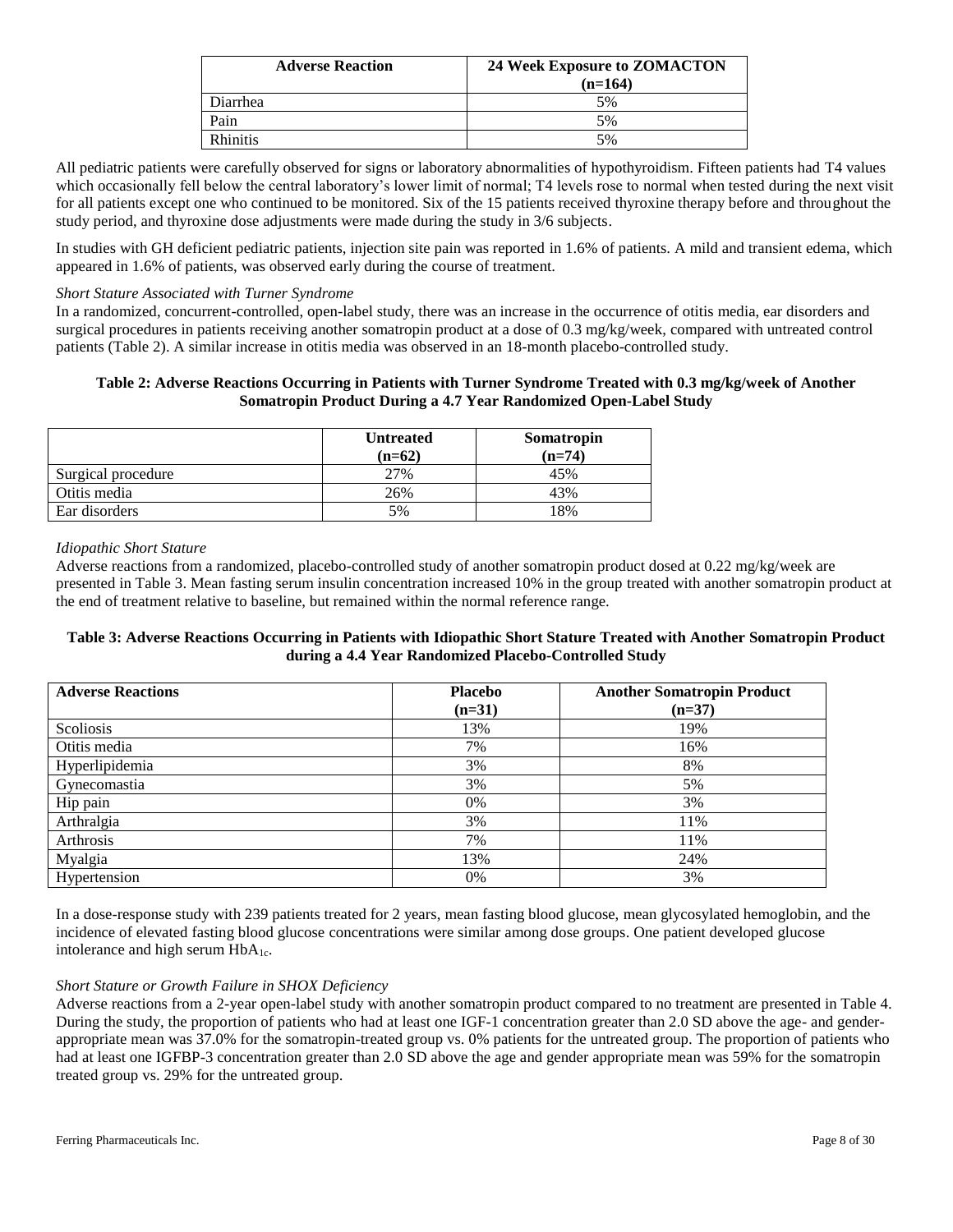### **Table 4: Adverse Reactions Occurring in Patients with SHOX Deficiency Treated with Another Somatropin Product for 2 years**

|                                    | <b>Untreated</b><br>$(n=25)$ | <b>Another Somatropin Product</b><br>$(n=27)$ |
|------------------------------------|------------------------------|-----------------------------------------------|
| Arthralgia                         | 8%                           | 11%                                           |
| Gynecomastia                       | 0%                           | 8%                                            |
| Excessive number of cutaneous nevi | $0\%$                        | 7%                                            |
| Scoliosis                          | 0%                           | 4%                                            |

## *Small for Gestational Age (SGA) with No Catch-up Growth by 2 Years to 4 Years of Age*

In a 2-year study, 193 pediatric patients were treated with another somatropin product using 2 different treatment regimens: a fixed dose of 0.067 mg/kg/day (FHD group) or an individually adjusted dose regimen (IAD group; starting dose 0.035 mg/kg/day which could be increased as early as Month 3 to 0.067 mg/kg/day based on a validated growth prediction model). Adverse reactions included common childhood infectious diseases, otitis media, headaches, and slipped capital femoral epiphysis  $(n=1)$ . Six patients  $(4 \text{ in the})$ FHD group and 2 in the IAD group whose dose was increased from 0.035 mg/kg/day to 0.067 mg/kg/day [one at Month 3 and one at Year 1])) had impaired fasting glucose at Year 2. Two of 6 had impaired fasting glucose during the study, and 1 discontinued treatment at month 15 as a consequence. At study completion, 20-25% of patients had serum IGF-1 SDS values  $> +2$ .

The following adverse reactions were reported from an observational study of 340 pediatric patients who received another somatropin product with an average dosage of 0.041 mg/kg/day for an average of 3 years: type 2 diabetes mellitus ( $n=1$ ), carpal tunnel syndrome  $(n=1)$  and exacerbation of preexisting scoliosis  $(n=1)$ .

### Adult Patients

### *Adult-Onset GH Deficiency*

In the first 6 months of controlled blinded trials during which patients received either another somatropin product or placebo, patients who received this other somatropin product experienced a statistically significant increase in edema (another somatropin product 17%) vs. placebo 4%,  $p=0.043$ ) and peripheral edema (12% vs. 0%, respectively,  $p=0.017$ ). Edema, muscle pain, joint pain, and joint disorder were reported early in therapy and tended to be transient or responsive to dosage titration.

Two of 113 patients developed carpal tunnel syndrome after beginning maintenance therapy without a low dose (0.00625 mg/kg/day) lead-in phase. Symptoms abated in these patients after dosage reduction.

All adverse reactions with ≥5% overall occurrence rate during 12 or 18 months of replacement therapy with another somatropin product are shown in Table 5 (adult-onset patients) and in Table 6 (childhood-onset patients).

Adult patients treated with another somatropin product who had been diagnosed with GH deficiency in childhood reported adverse reactions less frequently than those with adult-onset GH deficiency.

### **Table 5: Adverse Reactions Occurring ≥5% in Adult-Onset Growth Hormone-Deficient Patients Treated with Another Somatropin Product for 18 Months as Compared with 6-Month Placebo and 12-Month Exposure to Another Somatropin Product<sup>a</sup>**

| <b>Adverse Reaction</b>       | <b>18 Months Exposure</b><br>[Placebo (6<br>Months)/GH (12<br>Months)<br>$(n=46)$ | 18 Months GH<br><b>Exposure</b><br>$(n=52)$ |  |  |
|-------------------------------|-----------------------------------------------------------------------------------|---------------------------------------------|--|--|
| Edema <sup>b</sup>            | 15%                                                                               | 21%                                         |  |  |
| Arthralgia                    | 15%                                                                               | 17%                                         |  |  |
| Paresthesia                   | 13%                                                                               | 17%                                         |  |  |
| Myalgia                       | 13%                                                                               | 14%                                         |  |  |
| Pain                          | 13%                                                                               | 14%                                         |  |  |
| <b>Rhinitis</b>               | 11%                                                                               | 14%                                         |  |  |
| Peripheral edema <sup>c</sup> | 17%                                                                               | 12%                                         |  |  |
| Back pain                     | 11%                                                                               | 10%                                         |  |  |
| Headache                      | 11%                                                                               | 8%                                          |  |  |
| Hypertension                  | 4%                                                                                | 8%                                          |  |  |
| Acne                          | 0%                                                                                | 6%                                          |  |  |
| Joint disorder                | 2%                                                                                | 6%                                          |  |  |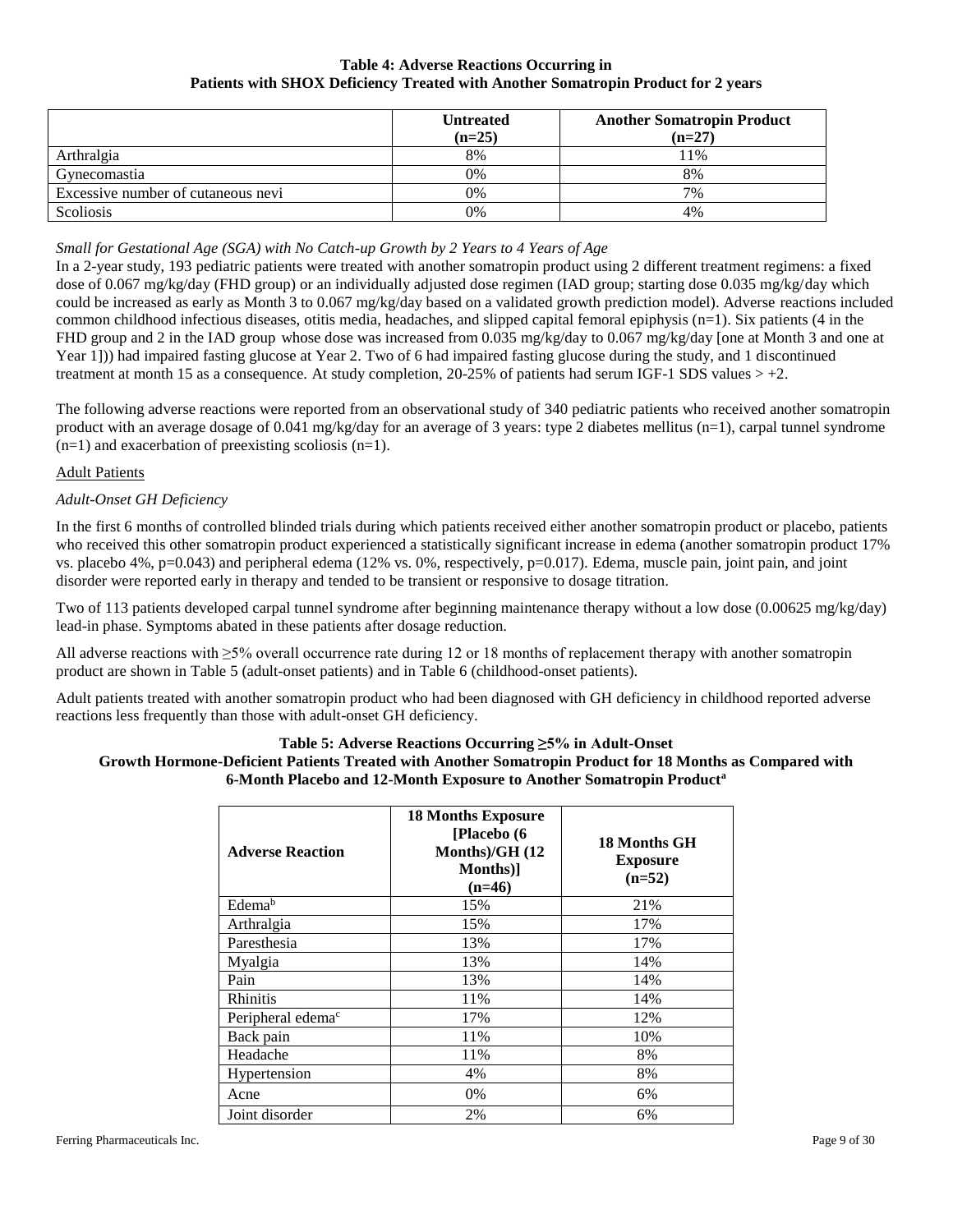| <b>Adverse Reaction</b> | <b>18 Months Exposure</b><br>[Placebo (6<br>Months)/GH $(12)$<br>Months)]<br>$(n=46)$ | 18 Months GH<br><b>Exposure</b><br>$(n=52)$ |
|-------------------------|---------------------------------------------------------------------------------------|---------------------------------------------|
| Surgical procedure      | 2%                                                                                    | 6%                                          |
| Flu syndrome            | 7%                                                                                    | 4%                                          |

<sup>a</sup> Abbreviations: GH= another somatropin product; n=number of patients receiving treatment in the period stated  $<sup>b</sup>$  p=0.04 as compared to placebo (6 months).</sup>

 $\frac{c}{c}$  p=0.02 as compared to placebo (6 months).

#### *Childhood-Onset GH Deficiency*

Two double-blind, placebo-controlled trials were conducted in 67 adult patients who had received previous somatropin treatment during childhood. Patients were randomized to receive either placebo injections or another somatropin product (0.00625 mg/kg/day for the first 4 weeks, then 0.0125 mg/kg/day thereafter) for the first 6 months, followed by open-label use of another somatropin product for the next 12 months for all patients. The patients in these studies reported side effects less frequently than those with adultonset GH deficiency. During the placebo-controlled phase (first 6 months) of the study, elevations of serum glutamic oxaloacetic transferase were reported significantly more often for somatropin-treated (12.5%) than placebo-treated patients (0.0%, p=0.031). No other events were reported significantly more often for somatropin-treated patients during the placebo-controlled phase.

### **Table 6: Adverse Reactions Occurring ≥5% in Childhood-Onset Growth Hormone-Deficient Patients Treated with Another Somatropin Product for 18 Months as Compared with 6-Month Placebo and 12-Month Exposure to Another Somatropin Product<sup>a</sup>**

| <b>Adverse Reaction</b>    | <b>18 Months Exposure</b><br>[Placebo (6<br>Months)/GH (12 | 18 Months GH<br><b>Exposure</b> |  |  |
|----------------------------|------------------------------------------------------------|---------------------------------|--|--|
|                            | Months)<br>$(n=35)$                                        | $(n=32)$                        |  |  |
| Flu syndrome               | 23%                                                        | 16%                             |  |  |
| AST increased <sup>b</sup> | 6%                                                         | 13%                             |  |  |
| Headache                   | 11%                                                        | 9%                              |  |  |
| Asthenia                   | 3%                                                         | 6%                              |  |  |
| Cough increased            | 0%                                                         | 6%                              |  |  |
| Edema                      | 9%                                                         | 6%                              |  |  |
| Hypesthesia                | 0%                                                         | 6%                              |  |  |
| Myalgia                    | 6%                                                         | 6%                              |  |  |
| Pain                       | 9%                                                         | 6%                              |  |  |
| <b>Rhinitis</b>            | 6%                                                         | 6%                              |  |  |
| ALT increased              | 6%                                                         | 6%                              |  |  |
| Respiratory disorder       | 6%                                                         | 3%                              |  |  |
| Gastritis                  | 6%                                                         | 0%                              |  |  |
| Pharyngitis                | 14%                                                        | 3%                              |  |  |

<sup>a</sup> Abbreviations: GH=another somatropin product; n=number of patients receiving treatment in the period stated; ALT=alanine aminotransferase, formerly SGPT;

AST=aspartate aminotransferase, formerly SGOT.

 $b$  p=0.03 as compared to placebo (6 months).

In an ongoing post-marketing observational study of treatment with another somatropin product in 3,102 GH-deficient adults, hypertension, dyspnea, and sleep apnea were reported by 1% to less than 10% of patients after various durations of treatment.

### **6.2 Immunogenicity**

As with all therapeutic proteins, there is potential for immunogenicity. The detection of antibody formation is highly dependent on the sensitivity and specificity of the assay. Additionally, the observed incidence of antibody (including neutralizing antibody) positivity in an assay may be influenced by several factors including assay methodology, sample handling, timing of sample collection, concomitant medications, and underlying disease. For these reasons, comparison of the incidence of antibodies to ZOMACTON in the studies described below with the incidence of antibodies in other studies or to other products may be misleading.

In a clinical trial with another recombinant growth hormone during the first 6 months of somatropin therapy in 314 naive patients, 1.6% developed specific antibodies to somatropin (binding capacity ≥0.02 mg/L). None had antibody concentrations which exceeded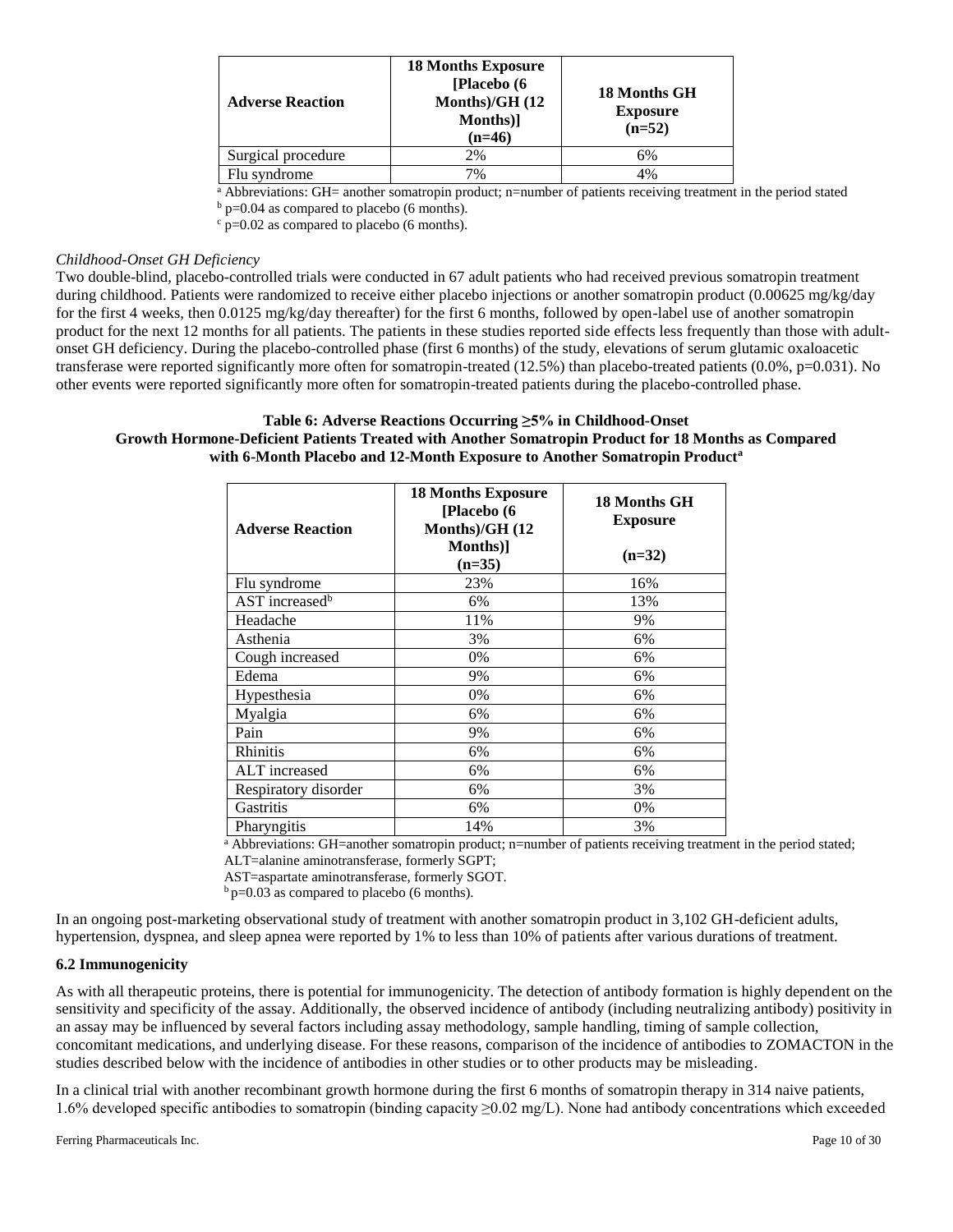2 mg/L. Throughout 8 years of this same study, two patients  $(0.6%)$  had binding capacity  $>2$  mg/L. Neither patient demonstrated a decrease in growth velocity at or near the time of increased antibody production. It has been reported that growth attenuation from pituitary-derived GH may occur when antibody concentrations are >1.5 mg/L.

## **6.3 Post-Marketing Experience**

Because the following adverse events are reported voluntarily from a population of uncertain size, it is not always possible to reliably estimate their frequency or establish a causal relationship to drug exposure.

*Severe Hypersensitivity Reactions* — Serious systemic hypersensitivity reactions including anaphylactic reactions and angioedema

*Neurologic* — Headaches (common in pediatric patients and occasional in adults)

*Skin* — Increase in size or number of cutaneous nevi

*Endocrine* — Gynecomastia.

*Gastrointestinal* — Pancreatitis

*Metabolic* — New-onset type 2 diabetes mellitus

*Neoplasia* — Leukemia has been reported in a small number of GH deficient pediatric patients treated with somatropin, somatrem (methionylated rhGH), and GH of pituitary origin.

### **7 DRUG INTERACTIONS**

Table 7 includes a list of drugs with clinically important drug interactions when administered concomitantly with ZOMACTON and instructions for preventing or managing them.

| <b>Glucocorticoids</b>                          |                                                                                                                                                                                                                                                                                                                                                                                                                                                             |  |
|-------------------------------------------------|-------------------------------------------------------------------------------------------------------------------------------------------------------------------------------------------------------------------------------------------------------------------------------------------------------------------------------------------------------------------------------------------------------------------------------------------------------------|--|
| Clinical Impact:                                | Microsomal enzyme 11β-hydroxysteroid dehydrogenase type 1 (11βHSD-1) is required for<br>conversion of cortisone to its active metabolite, cortisol, in hepatic and adipose tissue.<br>ZOMACTON inhibits 11βHSD-1. Consequently, individuals with untreated GH deficiency have<br>relative increases in $11\beta$ HSD-1 and serum cortisol. Initiation of ZOMACTON may result in<br>inhibition of $11\beta$ HSD-1 and reduced serum cortisol concentrations. |  |
| Intervention:                                   | Patients treated with glucocorticoid replacement for hypoadrenalism may require an increase in<br>their maintenance or stress doses following initiation of ZOMACTON [see Warnings and<br>Precautions (5.8)].                                                                                                                                                                                                                                               |  |
| Examples:                                       | Cortisone acetate and prednisone may be affected more than others since conversion of these<br>drugs to their biologically active metabolites is dependent on the activity of 11βHSD-1.                                                                                                                                                                                                                                                                     |  |
|                                                 | Pharmacologic Glucocorticoid Therapy and Supraphysiologic Glucocorticoid Treatment                                                                                                                                                                                                                                                                                                                                                                          |  |
| Clinical Impact:                                | Pharmacologic glucocorticoid therapy and supraphysiologic glucocorticoid treatment may<br>attenuate the growth promoting effects of ZOMACTON in pediatric patients.                                                                                                                                                                                                                                                                                         |  |
| Intervention:                                   | Carefully adjust glucocorticoid replacement dosing in pediatric patients receiving glucocorticoid<br>treatments to avoid both hypoadrenalism and an inhibitory effect on growth.                                                                                                                                                                                                                                                                            |  |
| <b>Cytochrome P450-Metabolized Drugs</b>        |                                                                                                                                                                                                                                                                                                                                                                                                                                                             |  |
| Clinical Impact:                                | Limited published data indicate that somatropin treatment increases cytochrome P450 (CP450)-<br>mediated antipyrine clearance. ZOMACTON may alter the clearance of compounds known to be<br>metabolized by CP450 liver enzymes.                                                                                                                                                                                                                             |  |
| Intervention:                                   | Careful monitoring is advisable when ZOMACTON is administered in combination with drugs<br>metabolized by CP450 liver enzymes.                                                                                                                                                                                                                                                                                                                              |  |
| <b>Oral Estrogen</b>                            |                                                                                                                                                                                                                                                                                                                                                                                                                                                             |  |
| Clinical Impact:                                | Oral estrogens may reduce the serum IGF-1 response to ZOMACTON.                                                                                                                                                                                                                                                                                                                                                                                             |  |
| Intervention:                                   | Patients receiving oral estrogen replacement may require greater ZOMACTON dosages [see<br>Dosage and Administration (2.2)].                                                                                                                                                                                                                                                                                                                                 |  |
| <b>Insulin and/or Other Hypoglycemic Agents</b> |                                                                                                                                                                                                                                                                                                                                                                                                                                                             |  |
| Clinical Impact:                                | Treatment with ZOMACTON may decrease insulin sensitivity, particularly at higher doses.                                                                                                                                                                                                                                                                                                                                                                     |  |
| Intervention:                                   | Patients with diabetes mellitus may require adjustment of their doses of insulin and/or other<br>hypoglycemic agents [see Warnings and Precautions (5.4)].                                                                                                                                                                                                                                                                                                  |  |

|  |  | Table 7: Clinically Important Drug Interactions with ZOMACTON |  |  |  |  |
|--|--|---------------------------------------------------------------|--|--|--|--|
|--|--|---------------------------------------------------------------|--|--|--|--|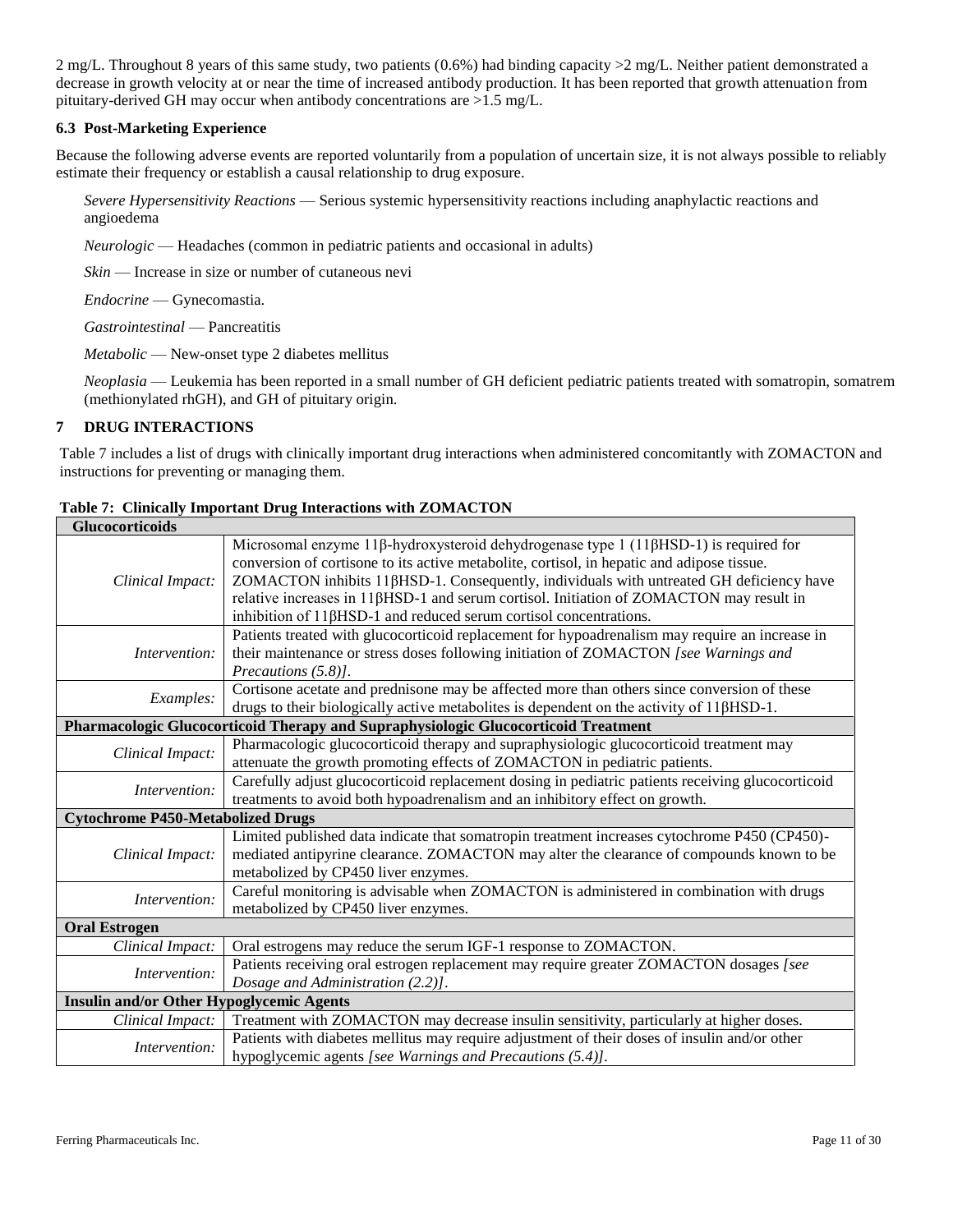## **8 USE IN SPECIFIC POPULATIONS**

### **8.1 Pregnancy**

### Risk Summary

The ZOMACTON 5 mg diluent contains benzyl alcohol. Because benzyl alcohol is rapidly metabolized by a pregnant woman, benzyl alcohol exposure in the fetus is unlikely. However, adverse reactions have occurred in premature neonates and low birth weight infants who received intravenously administered benzyl alcohol-containing drugs *[see Warnings and Precautions (5.13) and Use in Specific Populations (8.4)].* Therefore, if ZOMACTON 5mg is needed during pregnancy, reconstitute with 0.9% sodium chloride injection, use only one dose per vial, and discard the unused portion, or use a ZOMACTON 10 mg benzyl alcohol-free formulation.

Limited published data do not report an association with somatropin and major birth defects, miscarriage, or adverse maternal or fetal outcomes when somatropin is used in pregnancy. Published reports indicate that somatropin does not cross the placenta. Animal reproduction studies have not been conducted with ZOMACTON.

The estimated background risk of major birth defects and miscarriage for the indicated population is unknown. All pregnancies have a background risk of birth defect, loss, or other adverse outcomes. In the U.S. general population, the estimated background risk of major birth defects and miscarriage in clinically recognized pregnancies is 2-4% and 15-20%, respectively.

### **8.2 Lactation**

### Risk Summary

The ZOMACTON 5mg diluent contains benzyl alcohol. Because benzyl alcohol is rapidly metabolized by a lactating woman, benzyl alcohol exposure in the breastfed infant is unlikely. However, adverse reactions have occurred in premature neonates and low birth weight infants who received intravenously administered benzyl alcohol-containing drugs *[see Warnings and Precautions (5.13) and Use in Specific Populations (8.4)].* If ZOMACTON 5mg is needed during lactation, reconstitute with 0.9% sodium chloride injection, use only one dose per vial, and discard after use or use a ZOMACTON 10 mg benzyl alcohol-free formulation*.*

There is no information regarding the presence of somatropin in human milk. Limited published data indicate that exogenous somatropin does not increase normal breastmilk concentrations of growth hormone. No adverse effects on the breastfed infant have been reported with somatropin. The developmental and health benefits of breastfeeding should be considered along with the mother's clinical need for ZOMACTON and any potential adverse effects on the breastfed child from ZOMACTON or from the underlying maternal condition.

## **8.4 Pediatric Use**

Safety and effectiveness of ZOMACTON in pediatric patients have been established in growth failure due to inadequate secretion of endogenous growth hormone, short stature associated with Turner syndrome, idiopathic short stature (ISS), short stature or growth failure in SHOX deficiency, and short stature in children born small for gestational age (SGA) with no catch-up growth by 2 years to 4 years of age.

### *Growth Failure due to Inadequate Secretion of Endogenous Growth Hormone*

Safety and effectiveness of ZOMACTON have been established in pediatric patients with growth failure due to growth hormone deficiency based on data from a multi-center, open-label study in 164 pediatric patients conducted for a two-year period *[see Clinical Studies (14.1)].*

### *Short Stature associated with Turner Syndrome*

Safety and effectiveness of ZOMACTON have been established in pediatric patients with short stature associated with Turner syndrome based on data from one long-term, randomized, open-label, Canadian multicenter, concurrently controlled study; two longterm, open-label multicenter, historically controlled US studies; and one long-term, randomized, US dose-response study with another somatropin product in 181 pediatric patients *[see Clinical Studies (14.2)].*

### *Idiopathic Short Stature (ISS)*

Safety and effectiveness of ZOMACTON have been established in pediatric patients with ISS based on data from two randomized, multicenter studies, one placebo-controlled study and one dose-response study with another somatropin product in 310 pediatric patients *[see Clinical Studies (14.3)].*

### *Short Stature or Growth Failure in SHOX Deficiency*

Safety and effectiveness of ZOMACTON have been established in pediatric patients with short stature or growth failure in SHOX deficiency based on data from a randomized, controlled, two-year, three-arm, open-label study with another somatropin product in 52 pediatric patients *[see Clinical Studies (14.4)].*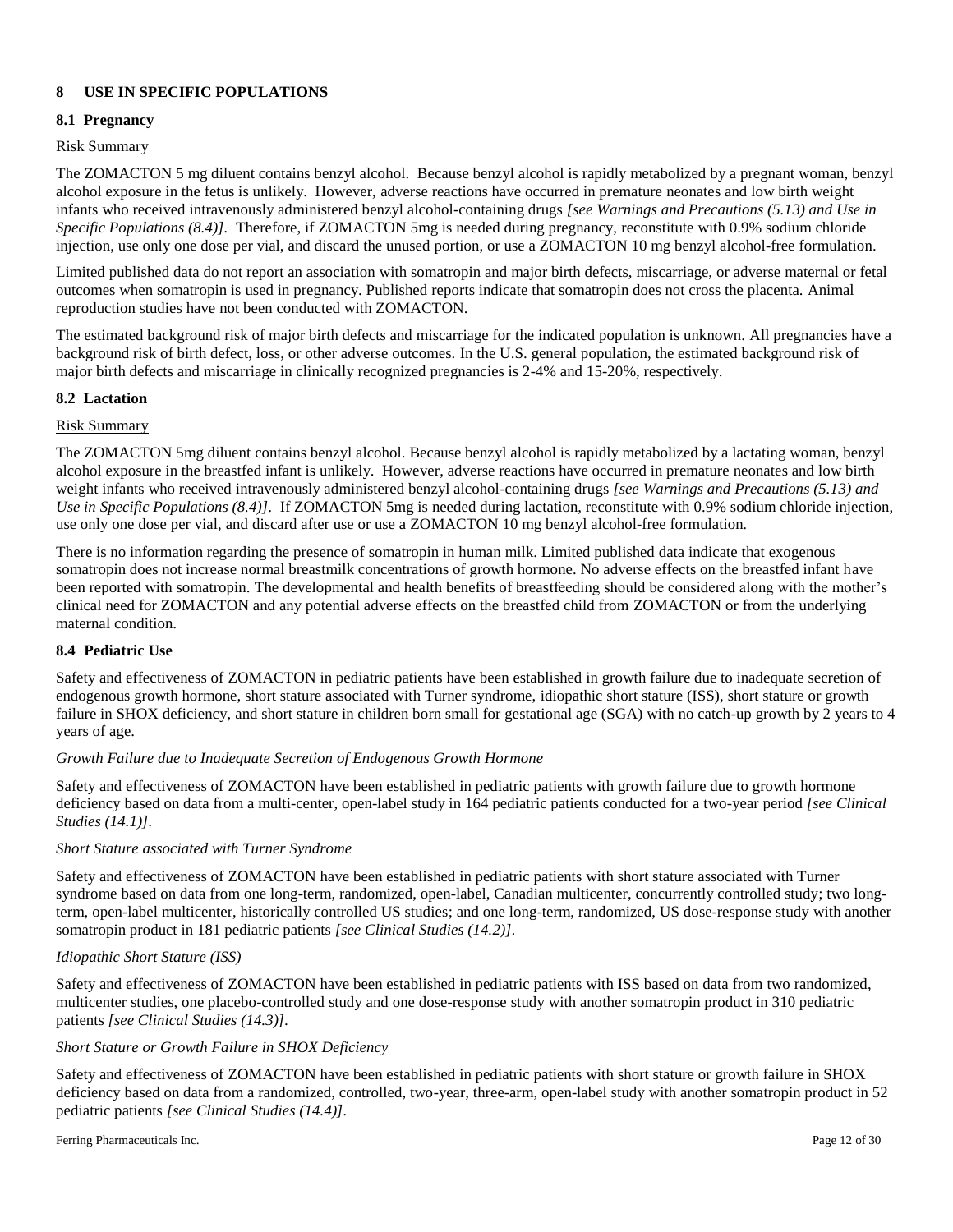### *Short Stature in Children Born Small for Gestational Age (SGA) with No Catch-up Growth by Age 2 Years to 4 Years of Age*

Safety and effectiveness of ZOMACTON have been established in pediatric patients with short stature born SGA with no catch-up growth based on data from two clinical studies with another somatropin product in 228 pediatric patients *[see Clinical Studies (14.5)].* 

### *Toxicity (Gasping Syndrome) with Benzyl Alcohol-Preserved Solution*

Serious adverse reactions including fatal reactions and the "gasping syndrome" occurred in premature neonates and infants in the intensive care unit who received drugs containing benzyl alcohol as a preservative. In these cases, benzyl alcohol dosages of 99 mg/kg/day to 234 mg/kg/day produced high levels of benzyl alcohol and its metabolites in the blood and urine (blood levels of benzyl alcohol were 0.61 mmol/L to 1.378 mmol/L). The maximal daily uptake of benzyl alcohol is 39 mg at ZOMACTON doses of 0.067 mg/kg/day.

Additional adverse reactions included gradual neurological deterioration, seizures, intracranial hemorrhage, hematologic abnormalities, skin breakdown, hepatic and renal failure, hypotension, bradycardia, and cardiovascular collapse. Preterm, low-birth weight infants may be more likely to develop these reactions because they may be less able to metabolize benzyl alcohol. When administering ZOMACTON 5 mg to infants, reconstitute with 0.9% sodium chloride injection, not with the diluent provided. Use only one dose per vial and discard the unused portion *[see Warnings and Precautions (5.13)].*

### **8.5 Geriatric Use**

The safety and effectiveness of somatropin in patients aged 65 years and over has not been evaluated in clinical studies. Elderly patients may be more sensitive to the action of somatropin, and therefore may be more prone to development of adverse reactions. A lower starting dose and smaller dose increments should be considered for geriatric patients *[see Dosage and Administration (2.3)]*.

### **9 DRUG ABUSE AND DEPENDENCE**

### **9.1 Controlled Substance**

ZOMACTON contains somatropin, which is not a controlled substance.

### **9.2 Abuse**

Inappropriate use of somatropin may result in significant negative health consequences.

### **9.3 Dependence**

Somatropin is not associated with drug related withdrawal adverse reactions.

### **10 OVERDOSAGE**

Acute overdosage may lead initially to hypoglycemia and subsequently to hyperglycemia. Overdose with somatropin is likely to cause fluid retention. Long-term overdosage may result in signs and symptoms of gigantism or acromegaly consistent with the known effects of excess growth hormone.

### **11 DESCRIPTION**

ZOMACTON (somatropin) for injection, is a recombinant human growth hormone. It is a polypeptide of recombinant DNA origin, has 191 amino acid residues and a molecular weight of about 22,124 daltons. It has an amino acid sequence identical to that of human growth hormone of pituitary origin. ZOMACTON is produced in a strain of *Escherichia coli* modified by insertion of the human growth hormone gene.

ZOMACTON is a sterile, white, lyophilized powder, for subcutaneous use, after reconstitution with the accompanying diluent.

ZOMACTON 5 mg vial contains recombinant somatropin 5 mg and mannitol 30 mg. The 5 mg vial is supplied in a combination package with an accompanying 5 mL vial of diluting solution. The diluent contains bacteriostatic 0.9% sodium chloride injection, USP, (normal saline), 0.9% benzyl alcohol as a preservative, and water for injection.

ZOMACTON 10 mg vial contains recombinant somatropin 10 mg, mannitol 10 mg, disodium phosphate dodecahydrate 3.57 mg, and sodium dihydrogen phosphate dihydrate 0.79 mg. The 10 mg vial is supplied in a combination package with an accompanying 1 mL syringe of diluting solution. The diluent contains bacteriostatic water for injection with 0.33% metacresol as a preservative.

Reconstituted solutions have a pH in the range of 7 to 9.

### **12 CLINICAL PHARMACOLOGY**

### **12.1 Mechanism of Action**

Somatropin binds to dimeric GH receptors located within the cell membranes of target tissue cells. This interaction results in intracellular signal transduction and subsequent induction of transcription and translation of GH-dependent proteins including IGF-1, IGF BP-3 and acid-labile subunit. Somatropin has direct tissue and metabolic effects or effects mediated indirectly by IGF-1,

Ferring Pharmaceuticals Inc. Page 13 of 30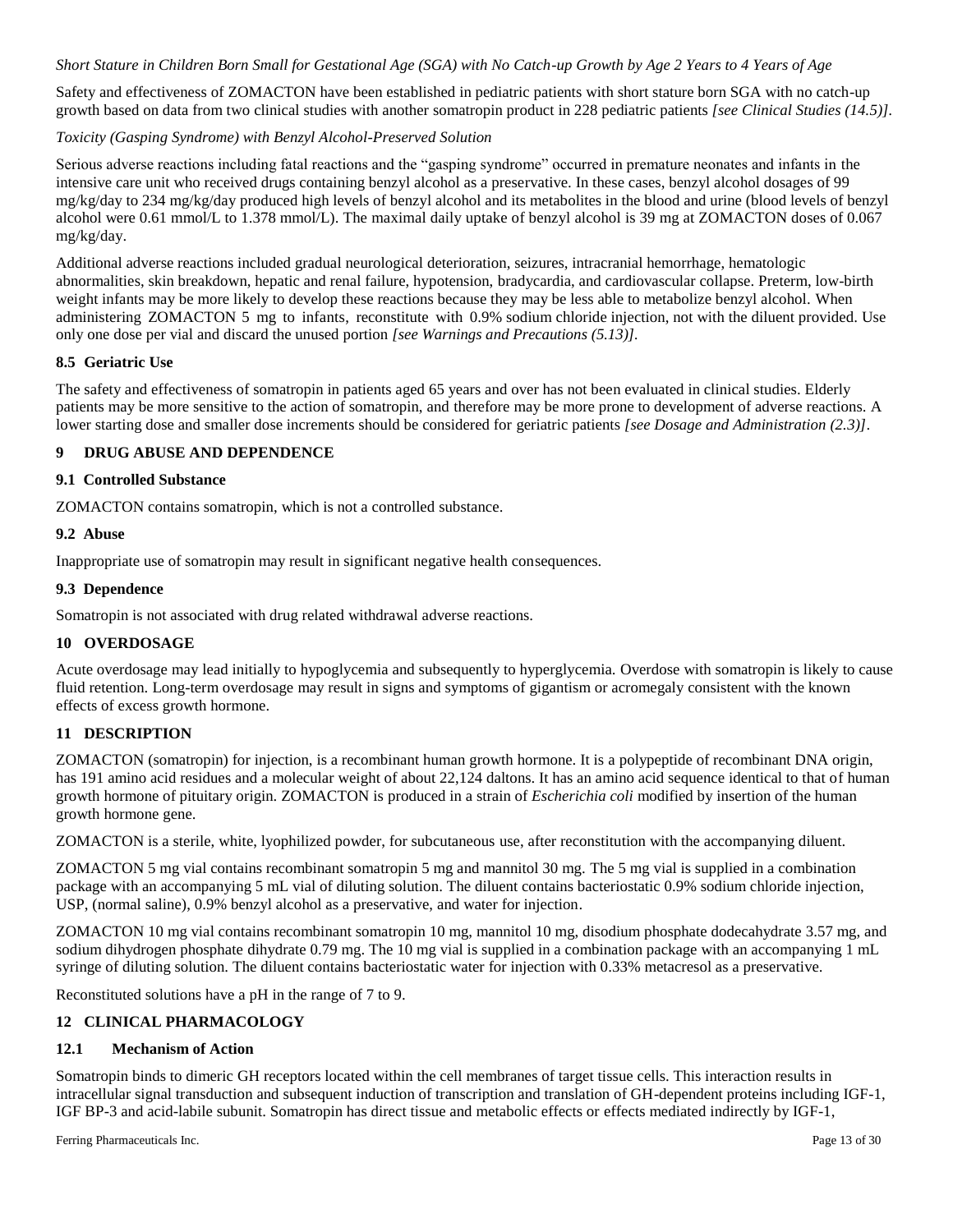including stimulation of chondrocyte differentiation, and proliferation, stimulation of hepatic glucose output, protein synthesis, and lipolysis.

Somatropin stimulates skeletal growth in pediatric patients with GHD as a result of effects on the growth plates (epiphyses) of long bones. The stimulation of skeletal growth increases linear growth rate (height velocity) in most somatropin-treated pediatric patients. Linear growth is facilitated in part by increased cellular protein synthesis.

### **12.2 Pharmacodynamics**

Subcutaneous administration of a single dose of 4 mg ZOMACTON in healthy subjects (n=54) with suppressed endogenous growth hormone results in an increased mean (SD) IGF-1 level from 233 (95) ng/mL predose to maximal level of 414 (120) ng/mL after approx. 24 hours. After 96 hours, the subjects displayed a mean (SD) IGF-1 concentration of 228 (74) ng/mL, comparable to the predose value.

### **12.3 Pharmacokinetics**

Absorption — Somatropin has been studied following subcutaneous, and intravenous administration in adult healthy subjects. A single subcutaneous dose of 4 mg ZOMACTON in healthy subjects (n=54) with suppressed endogenous growth hormone resulted in a mean (SD) Cmax of 38.1 (19.3) ng/mL after approximately 4.5 hours. The absolute bioavailability of somatropin is approximately 70% after subcutaneous administration.

Distribution — The mean (SD) apparent volume of distribution of somatropin after single dose subcutaneous administration of 4 mg ZOMACTON in healthy subjects is 53.3 (24.6) L.

### Elimination

*Metabolism* — Extensive metabolism studies have not been conducted. The metabolic fate of somatropin involves classical protein catabolism in both the liver and kidneys.

*Excretion* - In healthy subjects, mean somatropin clearance is 0.133 L/min following intravenous administration. The mean elimination half-life of intravenous somatropin is 0.42 hours, whereas subcutaneously administered somatropin has a mean half-life of 2.3 hours. The longer half-life observed after subcutaneous administration is due to slow absorption from the injection site. Urinary excretion of intact somatropin has not been measured.

### Specific Populations

*Geriatric patients* — The pharmacokinetics of somatropin have not been studied in patients greater than 65 years of age.

*Pediatric patients* — The pharmacokinetics of somatropin in pediatric patients are similar to those of adults.

*Male and Female Patients —* No gender-specific pharmacokinetic studies have been performed with somatropin. The available literature indicates that the pharmacokinetics of somatropin are similar in men and women.

*Patients with Renal or Hepatic Impairment* — No studies have been performed with somatropin.

### **13 NONCLINICAL TOXICOLOGY**

### **13.1 Carcinogenesis, Mutagenesis, Impairment of Fertility**

ZOMACTON has shown no potential for mutagenicity in the Ames Test. Carcinogenesis and fertility studies have not been conducted with ZOMACTON.

### **14 CLINICAL STUDIES**

### **14.1 Pediatric Patients with Growth Failure Due to Inadequate Secretion of Endogenous Growth Hormone**

A 2-year open-label, multi-center study with ZOMACTON was conducted in the United States and in Israel in 164 pediatric patients with short stature due to GHD. The subjects ranged in age from 2.1 to 17.7 years with a mean of 10.8 years. One hundred twenty (73%) of the subjects were male and 44 (27%) were female. Two subjects were Asian, 12 were Black, 130 were Caucasian, and 20 were categorized as 'other'.

The primary efficacy of the product was assessed by calculating height velocity. Mean cumulative increases in height velocity from baseline of 6.6, 4.6, and 6.3 cm/year were attained by 24 weeks of treatment ( $p < 0.01$ ) in Naïve Type I (serum GH < 10 ng/mL in response to at least two provocative pharmacological tests), Naïve Type II (integrated GH level < 3.5 ng/mL with or without at least one serum GH  $\geq$  10 ng/mL), and Non-Naïve (treated with GH up to study Day 1, or previously treated and discontinued GH treatment at least 6 months prior to study Day 1) subjects, respectively. After 12 months of treatment, the mean cumulative increases in height velocity from baseline were 5.7, 4.4 and 5.3 cm/year (p= 0.01) in Naïve Type I, Naïve Type II, and Non-Naïve subjects, respectively.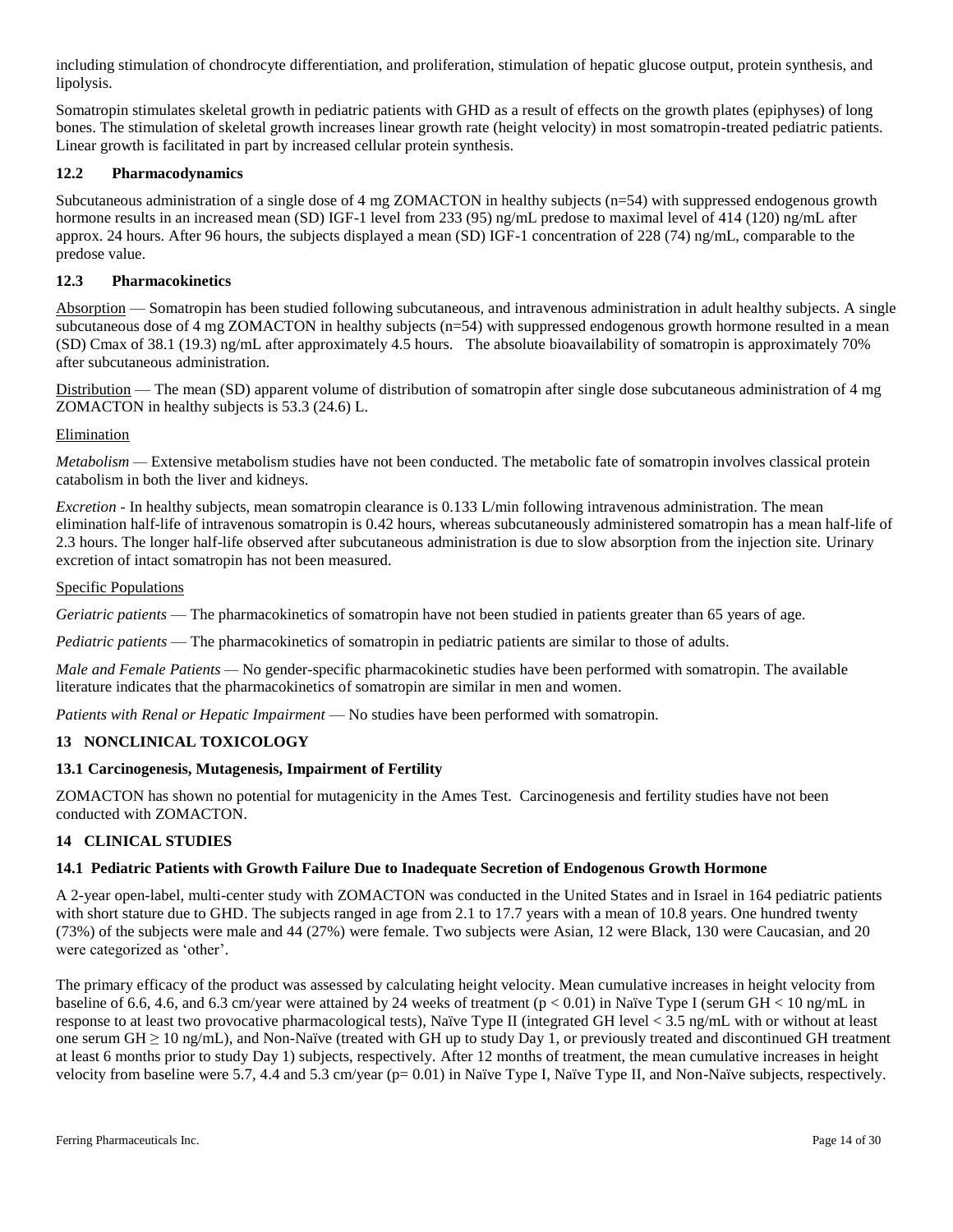### **14.2 Pediatric Patients with Short Stature Associated with Turner Syndrome**

One long-term, randomized, open-label, Canadian multicenter, concurrently controlled study; two long-term, open-label multicenter, historically controlled US studies; and one long-term, randomized, US dose-response study were conducted to evaluate the efficacy of another somatropin product for treatment of short stature due to Turner syndrome.

The Canadian randomized study compared near-adult height outcomes for patients treated with another somatropin product to those of a concurrent control group who received no injections. Patients received a dosage of 0.3 mg/kg/week given in divided doses 6 times per week from a mean age of 12 years for a mean duration of 5 years. Puberty was induced with a standardized estrogen regimen initiated at 13 years of age for both treatment groups.

In two of the US studies, the effect of long-term treatment with another somatropin product (0.375 mg/kg/week given in divided doses either 3 times per week or daily) on adult height was determined by comparing adult heights in the treated patients with those of agematched historical controls with Turner syndrome who received no growth-promoting therapy. Puberty was induced with a standardized estrogen regimen initiated after 14 years of age in one study; in the second study patients treated early (before 11 years of age) were randomized to begin pubertal induction at either age  $12$  (n=26) or  $15$  (n=29) years (conjugated estrogens, 0.3 mg escalating to 0.625 mg daily); those whose treatment was initiated after 11 years of age began estrogen replacement after 1 year of treatment with another somatropin product.

In a dose-response study in the US, patients were treated from a mean age of 11 years for a mean duration of 5 years with a weekly dosage of either 0.27 mg/kg or 0.36 mg/kg of another somatropin product administered in divided doses 3 or 6 times weekly.

In summary, patients with Turner syndrome (total n=181 from the 4 studies above) treated to adult height achieved statistically significant average height gains ranging from 5.0 to 8.3 cm (see Table 8).

| <b>Study</b>    | Group                     | <b>Study</b><br>Design <sup>b</sup> | <b>Another Somatropin</b><br><b>Product Treated</b><br><b>Number at Adult</b><br>Height | <b>GH</b><br>Age $(yr)$ | Estrogen<br>Age $(yr)$ | <b>GH</b><br><b>Duration</b><br>(yr) | <b>Adult Height</b><br>Gain $(cm)^c$ |
|-----------------|---------------------------|-------------------------------------|-----------------------------------------------------------------------------------------|-------------------------|------------------------|--------------------------------------|--------------------------------------|
| Canadian        |                           | <b>RCT</b>                          | 27                                                                                      | 11.7                    | 13                     | 4.7                                  | 5.4                                  |
| US <sub>1</sub> |                           | <b>MHT</b>                          | 17                                                                                      | 9.1                     | 15.2                   | 7.6                                  | 7.4                                  |
| US <sub>2</sub> | $A^e$                     | <b>MHT</b>                          | 29                                                                                      | 9.4                     | 15                     | 6.1                                  | 8.3                                  |
|                 | R <sup>f</sup>            |                                     | 26                                                                                      | 9.6                     | 12.3                   | 5.6                                  | 5.9                                  |
|                 | $\mathbf{C}^{\mathbf{g}}$ |                                     | 51                                                                                      | 12.7                    | 13.7                   | 3.8                                  |                                      |
| US <sub>3</sub> |                           | <b>RDT</b>                          | 31                                                                                      | 11.1                    | $8-13.5$               | 5.3                                  | $\sim$ 5 <sup>d</sup>                |

**Table 8: Height Gain Results<sup>a</sup> of Studies with Another Somatropin Product in Patients with Turner Syndrome**

<sup>a</sup> Data shown are mean values.

<sup>b</sup> RCT: randomized controlled trial; MHT: matched historical controlled trial; RDT: randomized dose-response trial.

<sup>c</sup> Analysis of covariance vs. controls.

<sup>d</sup> Compared with historical data.

<sup>e</sup> GH age <11 yr, estrogen age 15 yr.

 $f$  GH age <11 yr, estrogen age 12 yr.

 $g$  GH age >11 yr, estrogen at month 12.

### **14.3 Pediatric Patients with Idiopathic Short Stature**

Two randomized, multicenter studies, 1 placebo-controlled and 1 dose-response, were conducted with another somatropin product in pediatric patients with idiopathic short stature. The diagnosis of idiopathic short stature was made after excluding other known causes of short stature, as well as GH deficiency. The placebo-controlled study enrolled 71 pediatric patients (55 males, 16 females) 9 to 15 years old (mean age  $12 \pm 1.5$  years), with short stature, 68 of whom received another somatropin product. Patients were predominately prepubertal (Tanner I, 45%) or in early puberty (Tanner II, 47%) at baseline. In this double-blind study, patients received subcutaneous injections of either another somatropin product 0.222 mg/kg/week, or placebo given in divided doses 3 times per week until height velocity decreased to  $\leq$ 1.5 cm/year ("final height"). Final height measurements were available for 33 subjects (22 treated, 11 placebo) after a mean treatment duration of 4.4 years (range 0.1-9.1 years).

Results are presented in Table 9. The number of patients whose final height was above the 5th percentile of the general population height standard for age and sex was significantly greater in the treated group than the placebo group (41% vs. 0%), as was the number of patients who gained at least 1 SDS unit in height across the duration of the study (50% vs. 0%).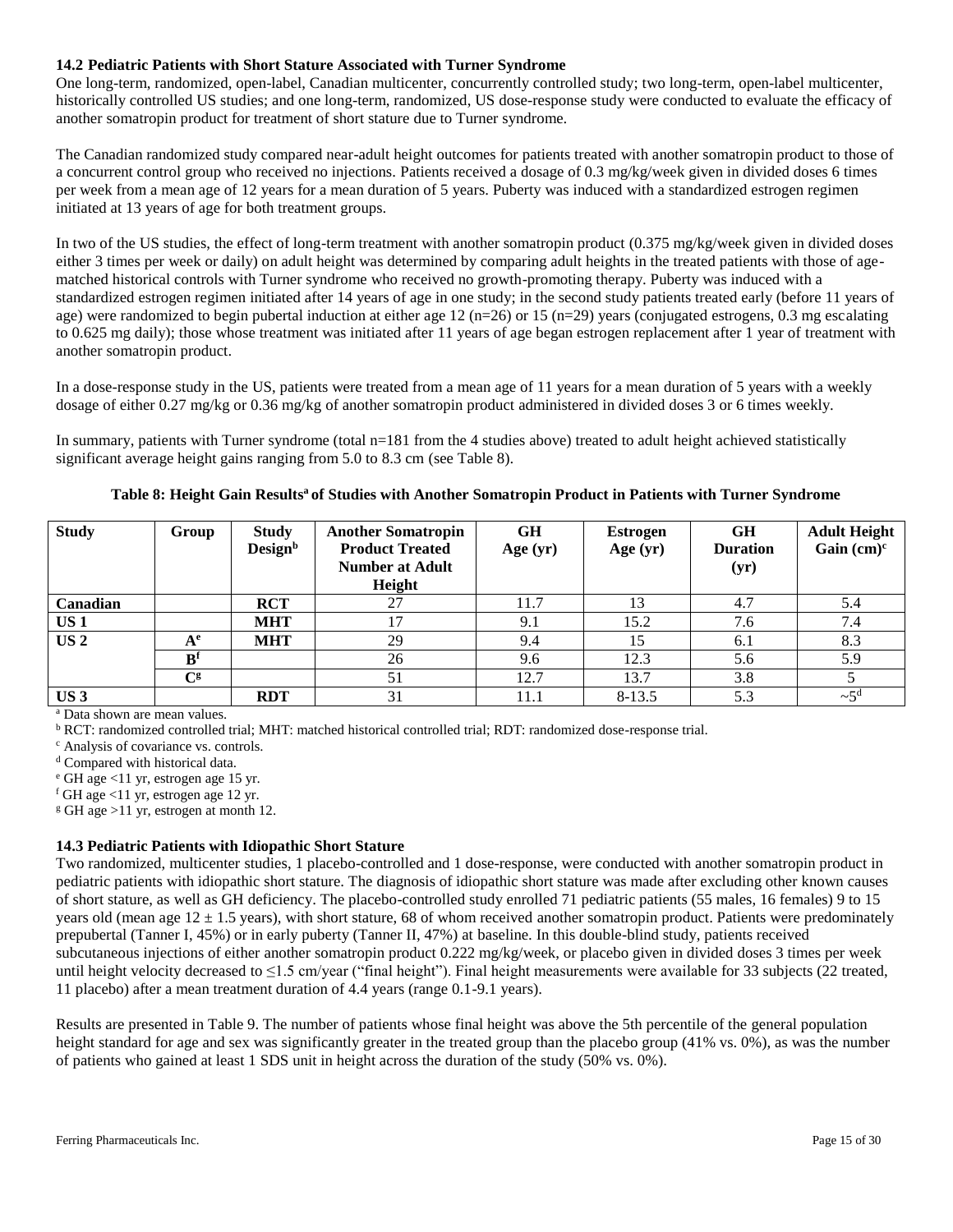### **Table 9: Baseline Height Characteristics and Effect of Another Somatropin Product on Final Height in Placebo-Controlled Studya,b**

|                               | <b>Placebo</b><br>$(n=11)$<br>Mean (SD) | <b>Another Somatropin</b><br><b>Product</b><br>$(n=22)$<br>Mean (SD) | <b>Treatment Effect</b><br><b>Mean</b><br>$(95\% \text{ CI})$ | p-value |
|-------------------------------|-----------------------------------------|----------------------------------------------------------------------|---------------------------------------------------------------|---------|
| <b>Baseline height SDS</b>    | $-2.75(0.6)$                            | $-2.7(0.6)$                                                          | NA                                                            | 0.77    |
| <b>BPH SDS</b>                | $-2.3(0.8)$                             | $-2.1(0.7)$                                                          | NA                                                            | 0.53    |
| Final height SDS <sup>c</sup> | $-2.3(0.6)$                             | $-1.8(0.8)$                                                          | 0.51(0.10, 0.92)                                              | 0.017   |
| FH SDS - baseline height SDS  | 0.4(0.2)                                | 0.9(0.7)                                                             | 0.51(0.04, 0.97)                                              | 0.034   |
| FH SDS - BPH SDS              | $-0.1(0.6)$                             | 0.3(0.6)                                                             | 0.46(0.02, 0.89)                                              | 0.043   |

<sup>a</sup> Abbreviations: BPH=baseline predicted height; CI=confidence interval; FH=final height; NA=not applicable; SDS=standard deviation score.

<sup>b</sup> For final height population.

<sup>c</sup> Between-group comparison was performed using analysis of covariance with baseline predicted height SDS as the covariate. Treatment effect is expressed as least squares mean (95% CI).

The dose-response study included 239 pediatric patients (158 males, 81 females), 5 to 15 years old, (mean age  $10 \pm 2$  years). Mean  $\pm$ SD baseline characteristics included: height SDS -3.21  $\pm$  0.70, predicted adult height SDS -2.63  $\pm$  1.08, and height velocity SDS  $-1.09 \pm 1.15$ . All but 3 patients were prepubertal. Patients were randomized to one of three treatment groups: 0.24 mg/kg/week; 0.24 mg/kg/week for 1 year, followed by 0.37 mg/kg/week; and 0.37 mg/kg/week. Height velocity was assessed by dose during the first 2 years of therapy. After completing the initial 2-year dose-response phase of the study, 50 patients were followed to final height.

Patients who received the dosage of 0.37 mg/kg/week had a significantly greater increase in mean height velocity after 2 years of treatment than patients who received 0.24 mg/kg/week (4.04 vs. 3.27 cm/year, p=0.003). The results are presented in Table 10. While no patient had height above the 5th percentile in any dosage group at baseline, 82% of the patients who received 0.37 mg/kg/week and 47% of the patients who received 0.24 mg/kg/week achieved final heights above the 5th percentile of the general population height standards (p=NS).

## **Table 10: Idiopathic Short Stature Study Results: Final Height Minus Baseline Predicted Height<sup>a</sup>**

|                                                          | <b>Placebo-controlled Trial</b><br>3x per week dosing |                                                                             | <b>Dose Response Trial</b><br>6x per week dosing                            |                                                                           |                                                              |
|----------------------------------------------------------|-------------------------------------------------------|-----------------------------------------------------------------------------|-----------------------------------------------------------------------------|---------------------------------------------------------------------------|--------------------------------------------------------------|
|                                                          | <b>Placebo</b><br>$(n=10)$                            | Another<br>Somatropin<br><b>Product</b><br>$0.22 \text{ mg/kg}$<br>$(n=22)$ | Another<br>Somatropin<br><b>Product</b><br>$0.24 \text{ mg/kg}$<br>$(n=13)$ | Another<br>Somatropin<br><b>Product</b><br>0.24/0.37<br>mg/kg<br>$(n=13)$ | Another<br>Somatropin<br>Product<br>$0.37$ mg/kg<br>$(n=13)$ |
| <b>FH</b> – Baseline PH<br>Mean $(95\% \text{ CI})$ , cm | $-0.7$ $(-3.6, 2.3)$                                  | $+2.2(0.4, 3.9)$                                                            | $+5.4(2.8,$<br>7.9)                                                         | $+6.7(4.1, 9.2)$                                                          | $+7.2(4.6,$<br>9.8)                                          |

<sup>a</sup> Abbreviations: FH=final height; PH=predicted height; CI=confidence interval; cm=centimeters.

### **14.4 Pediatric Patients with Short Stature or Growth Failure with SHOX Deficiency**

A randomized, controlled, two-year, three-arm, open-label study was conducted to evaluate the efficacy of another somatropin product for treatment of short stature in pediatric patients with SHOX deficiency who were not GH–deficient. A total of 52 patients (24 male, 28 female) with SHOX deficiency, 3 to 12 years of age, were randomized to either a treated arm (27 patients; mean age  $7 \pm 2$  years) or an untreated control arm (25 patients; mean age  $8 \pm 3$  years). To determine the comparability of treatment effect between patients with SHOX deficiency and patients with Turner syndrome, the third study arm enrolled 26 patients with Turner syndrome, 5 to 12 years of age (mean age  $8 \pm 2$  years), to treatment. All patients were prepubertal at study entry. Patients in the treated group(s) received daily subcutaneous injections of 0.05 mg/kg of another somatropin product, equivalent to 0.35 mg/kg/week. Patients in the untreated group received no injections. The results are presented in Table 11.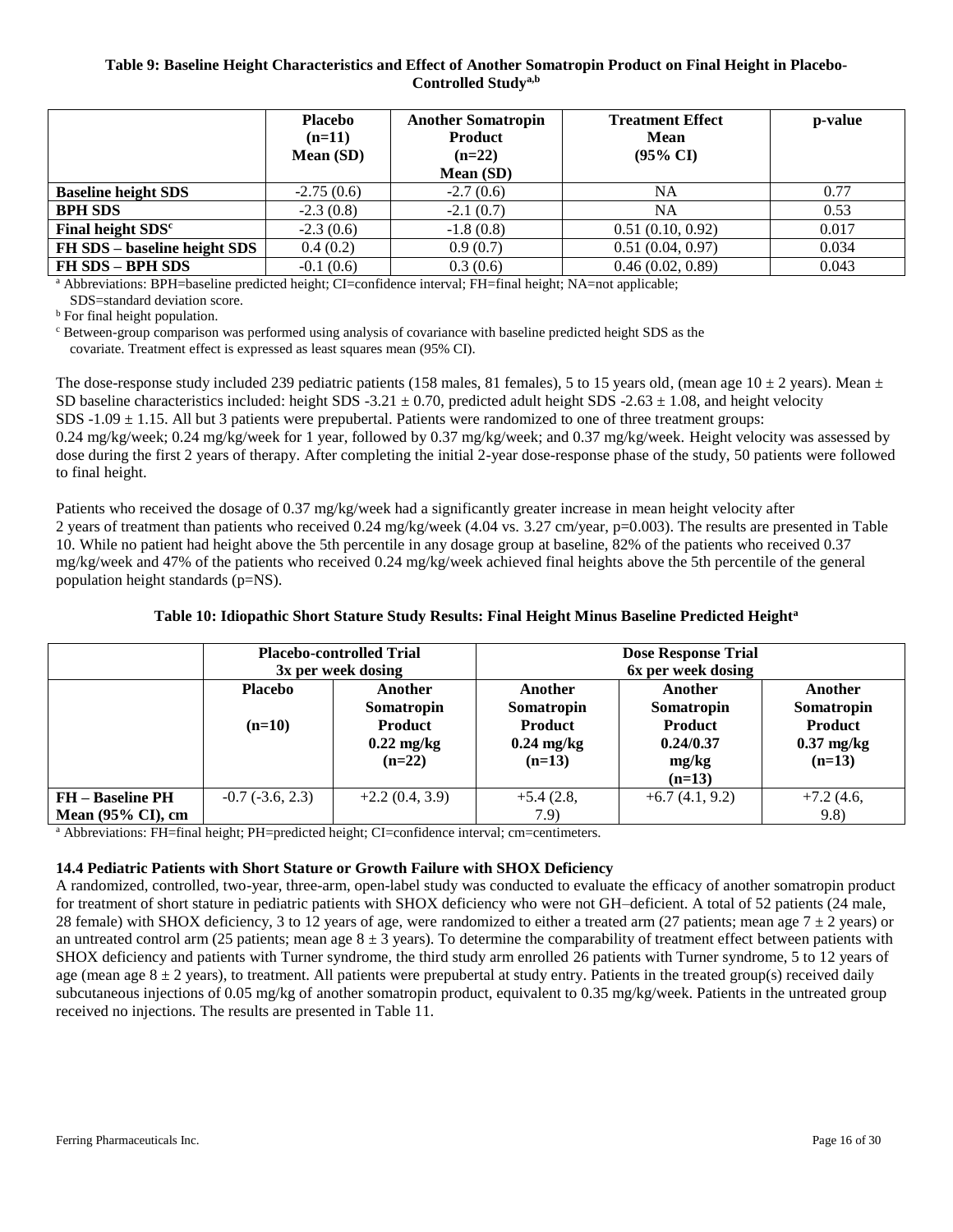|                                      | <b>SHOX Deficiency</b>                    |                                                                  |                                                                          | <b>Turner</b><br><b>Syndrome</b>                                 |
|--------------------------------------|-------------------------------------------|------------------------------------------------------------------|--------------------------------------------------------------------------|------------------------------------------------------------------|
|                                      | <b>Untreated</b><br>$(n=24)$<br>Mean (SD) | Another<br>Somatropin<br><b>Product</b><br>$(n=27)$<br>Mean (SD) | <b>Treatment</b><br><b>Difference</b> <sup>a</sup><br>Mean $(95%$<br>CI) | Another<br>Somatropin<br><b>Product</b><br>$(n=26)$<br>Mean (SD) |
| <b>Height Velocity (cm/yr)</b>       |                                           |                                                                  |                                                                          |                                                                  |
| 1 <sup>st</sup> Year                 | 5.2(1.1)                                  | $8.7(1.6)^{b}$                                                   | $+3.5(2.8, 4.2)$                                                         | 8.9(2.0)                                                         |
| $2nd$ Year                           | 5.4(1.2)                                  | 7.3 $(1.1)^{b}$                                                  | $+2.0(1.3, 2.6)$                                                         | 7.0(1.1)                                                         |
| <b>Height Gain (cm)</b>              |                                           |                                                                  |                                                                          |                                                                  |
| Baseline to 1 <sup>st</sup> Year     | $+5.4(1.2)$                               | $+9.1(1.5)^{b}$                                                  | $+3.7(2.9, 4.5)$                                                         | $+8.9(1.9)$                                                      |
| Baseline to 2 <sup>nd</sup> Year     | $+10.5(1.9)$                              | $+16.4(2.0)^{b}$                                                 | $+5.8(4.6, 7.1)$                                                         | $+15.7(2.7)$                                                     |
| <b>Height SDS Gain</b>               |                                           |                                                                  |                                                                          |                                                                  |
| Baseline to 1 <sup>st</sup> Year     | $+0.1(0.5)$                               | $+0.7(0.5)^{b}$                                                  | $+0.5(0.3, 0.8)$                                                         | $+0.8(0.5)$                                                      |
| Baseline to 2 <sup>nd</sup> Year     | $+0.2(0.5)$                               | $+1.2(0.7)^{b}$                                                  | $+1.0(0.7, 1.3)$                                                         | $+1.2(0.2)$                                                      |
| Patients with height SDS > -2.0 at 2 | 1(4%)                                     | 11 $(41\%)^c$                                                    |                                                                          | 8 (31%)                                                          |
| years                                |                                           |                                                                  |                                                                          |                                                                  |

<sup>a</sup> Positive values favor somatropin

 $<sup>b</sup>$  Statistically significantly different from untreated, p<0.001.</sup>

 $\degree$  Statistically significantly different from untreated, p<0.05.

### **14.5 Pediatric Patients Born Small for Gestational Age (SGA) Who Fail to Demonstrate Catch-up Growth by 2 Years to 4 Years of Age**

A 2-year, open-label, multicenter, European study enrolled 193 prepubertal, non-GH deficient children with mean chronological age 7 ± 2 years (range: 3 to 12). Study entry criteria included birth weight <10th percentile and/or birth length SDS <-2 for gestational age, and height SDS for chronological age ≤-3. Exclusion criteria included syndromal conditions (e.g., Turner syndrome), chronic disease (e.g., diabetes mellitus), and tumor activity. The primary objective was to demonstrate that the increase from baseline in height SDS after 1 year of treatment with another somatropin product would be similar when treatment is administered according to an individually adjusted dose (IAD) regimen or a fixed high dose (FHD) regimen. The height increases would be considered similar if the lower bound of the 95% confidence interval (CI) for the mean difference between the groups (IAD – FHD) was greater than -0.5 height SDS. Pediatric patients were randomized to either a FHD (0.067 mg/kg/day; n=99) or an IAD treatment group (n=94). The initial dosage in the IAD treatment group was 0.035 mg/kg/day. The dosage was increased to 0.067 mg/kg/day in those patients in the IAD group whose 1-year height gain predicted at Month 3 was <0.75 height SDS (n=40) or whose actual height gain measured at Year 1 was <0.75 height SDS (n=11). Approximately 85% of the randomized patients completed 2 years of therapy.

The results are presented in Table 12. The results were similar when children who entered puberty during the study were removed from the analysis.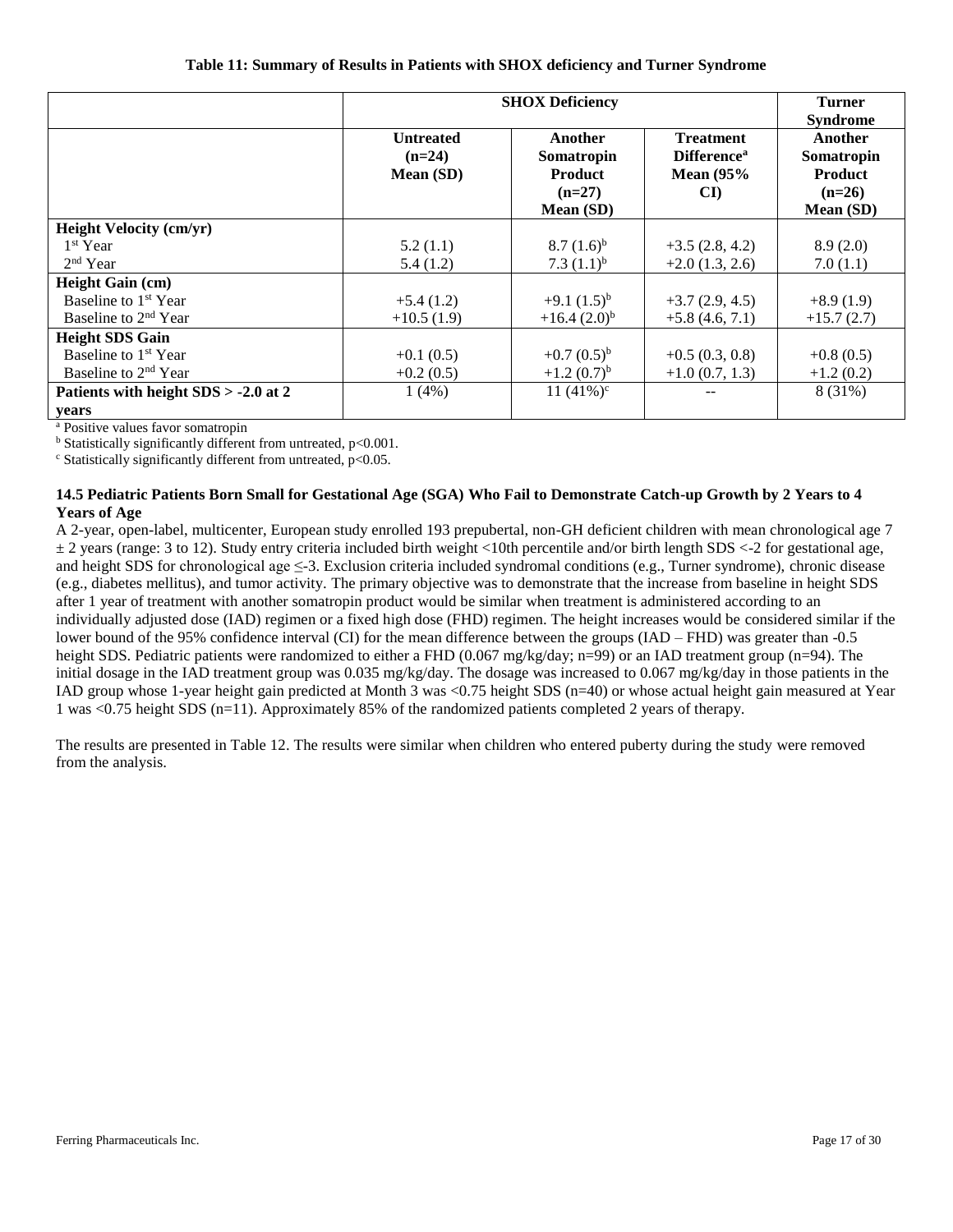### **Table 12: Results for Height SDS and Change from Baseline in Height SDS at Year 1 and Year 2 After Treatment with Another Somatropin Product of Short Children Born SGA Who Fail to Demonstrate Catch-up Growth<sup>a</sup>**

|                      | <b>IAD</b> Group<br>$0.035$ to 0.067 mg/kg/day<br><b>Mean (SD)</b> | <b>FHD Group</b><br>$0.067$ mg/kg/day<br><b>Mean (SD)</b> | <b>Between-Group</b><br><b>Difference</b><br>$IAD - FHDb$ |
|----------------------|--------------------------------------------------------------------|-----------------------------------------------------------|-----------------------------------------------------------|
| <b>Baseline</b>      | $(n=86)$                                                           | $(n=93)$                                                  | $-0.0 \pm 0.1$                                            |
|                      | $-3.9(0.6)$                                                        | $-3.9(0.7)$                                               | $(-0.2, 0.2)$                                             |
|                      |                                                                    |                                                           | $p$ -value = 0.95                                         |
| Year 1               | $(n=86)^{c}$                                                       | $(n=93)^{c}$                                              | $-0.3 \pm 0.1$                                            |
| Height SDS           | $-3.0(0.7)$                                                        | $-2.7(0.7)$                                               | $(-0.4, -0.2)$                                            |
| Change from baseline | 0.9(0.4)                                                           | 1.1(0.4)                                                  | $p$ -value $< 0.001$                                      |
| Year 2               | $(n=82)^{c}$                                                       | $(n=88)^{c}$                                              | $-0.3 \pm 0.1$                                            |
| Height SDS           | $-2.5(0.8)$                                                        | $-2.2(0.7)$                                               | $(-0.4, -0.1)$                                            |
| Change from baseline | 1.4(0.5)                                                           | 1.6(0.5)                                                  | $p$ -value = 0.003                                        |

<sup>a</sup> Abbreviations: IAD=individually adjusted dose; FHD=fixed high dose; SD=standard deviation; SDS=standard deviation score

 $b$  Least squares mean difference  $\pm$  standard error and 95% confidence interval based on ANCOVA model with treatment and gender as fixed effects, and baseline height SDS, baseline chronological age, baseline bone age, and mid-parental target height SDS as covariates.

<sup>c</sup> Only children with actual height measurements were included in the Year 1 and Year 2 analyses.

An open-label, multicenter, single arm study conducted in France, during which 35 prepubertal, non-GH deficient children were treated for 2 years with another somatropin product 0.067 mg/kg/day. Mean chronological age at baseline was  $9 \pm 0.9$  years (range: 7 to 11). Additional study entry criteria included birth length SDS <-2 or <3rd percentile for gestational age, and height SDS for chronological age <-2. Exclusion criteria included syndromal conditions (e.g., Turner syndrome), chronic disease (e.g., diabetes mellitus), and any active disease. All 35 patients completed the study. Mean height SDS increased from a baseline value of -2.7 (SD 0.5) to -1.5 (SD 0.6) after 2 years of treatment.

### **14.6 Adult Patients with Growth Hormone Deficiency**

Two studies in patients with adult-onset GH deficiency (total n=98) and two studies in adult patients with childhood-onset GH deficiency (total n=67) were designed to assess the effects of replacement therapy with another somatropin product. Adult-onset patients and childhood-onset patients differed by diagnosis (organic vs. idiopathic pituitary disease), body size (average vs. small [mean height and weight]), and age (mean 44 vs. 29 years). These four studies each included a 6-month randomized, blinded, placebocontrolled phase, during which approximately half of the patients received placebo injections, while the other half received injections with another somatropin product. The 6-month, double-blind phase was followed by 12 months of open-label somatropin treatment for all patients. The dosages of this other somatropin product for all studies were identical: 1 month of treatment at  $0.00625$  mg/kg/day followed by 0.0125 mg/kg/day for the next 5 months. The primary efficacy measures were body composition (lean body mass and fat mass) and lipid parameters. Lean body mass was determined by bioelectrical impedance analysis (BIA), validated with potassium 40. Body fat was assessed by BIA and sum of skinfold thickness. Lipid subfractions were analyzed by standard assay methods in a central laboratory.

In patients with adult-onset GH deficiency, treatment with another somatropin product (vs. placebo) resulted in an increase in mean lean body mass (2.59 vs. -0.22 kg, p<0.001) and a decrease in body fat (-3.27 vs. 0.56 kg, p<0.001). Similar changes were seen in childhood-onset GH deficient patients. Changes in lean body mass persisted throughout the 18-month period for both the adult-onset and childhood-onset groups; the changes in fat mass persisted in the childhood-onset group. Serum concentrations of high-density lipoprotein (HDL) cholesterol which were low at baseline (mean, 30.1 mg/mL and 33.9 mg/mL in adult-onset and childhood-onset patients, respectively) had normalized by the end of 18 months of treatment with this other somatropin product (mean change of 13.7 mg/dL and 11.1 mg/dL for the adult-onset and childhood-onset groups, respectively p<0.001).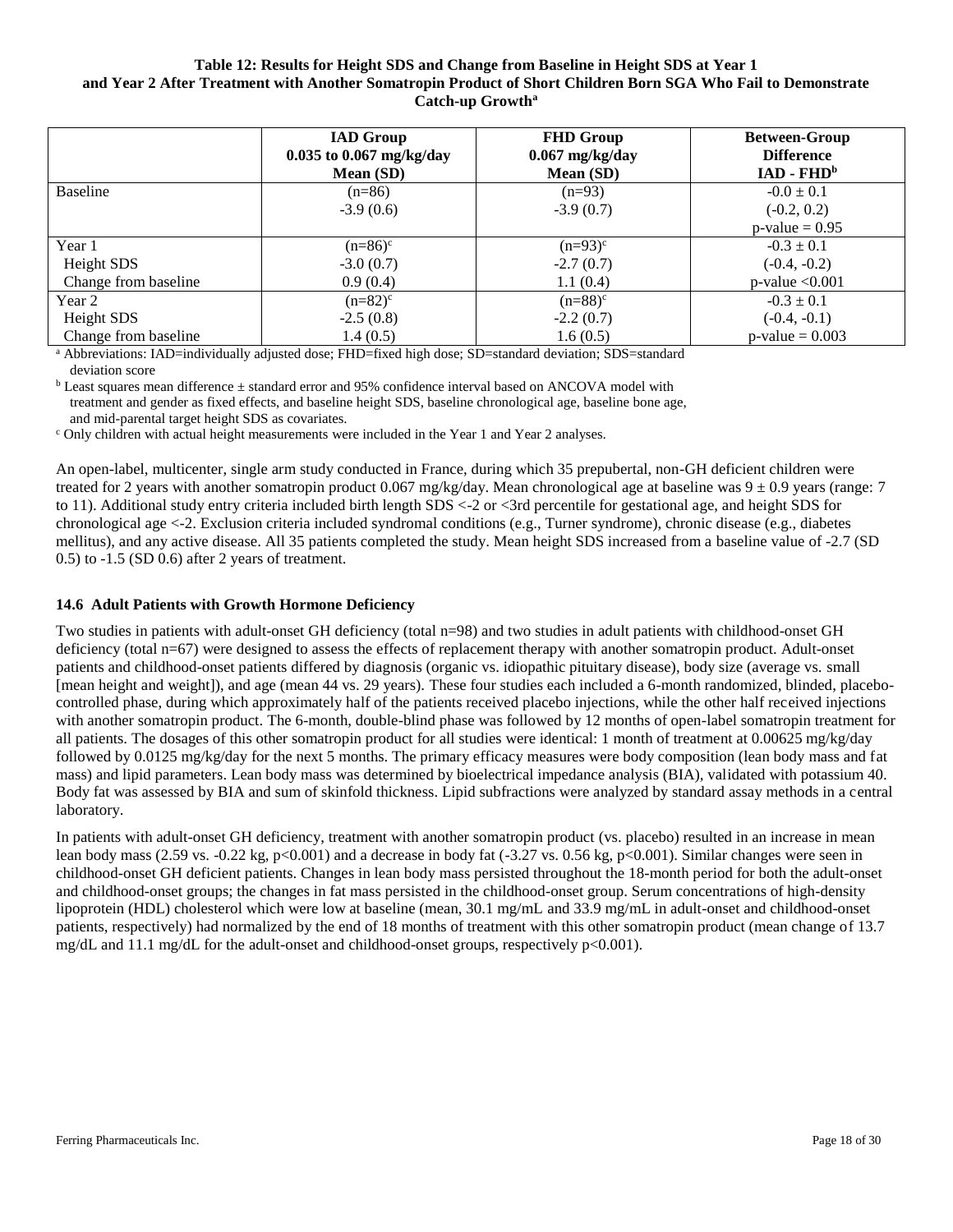## **16 HOW SUPPLIED/STORAGE AND HANDLING**

### **16.1 How Supplied**

ZOMACTON for injection is a white, lyophilized powder available as:

| <b>NDC</b>       | <b>ZOMACTON</b> | <b>Diluent</b>                      | <b>Additional Items</b> |
|------------------|-----------------|-------------------------------------|-------------------------|
|                  |                 | 5 mL vial                           |                         |
| NDC 55566-1801-1 | 5 mg vial       | bacteriostatic 0.9% sodium chloride |                         |
|                  |                 | 1 mL syringe                        | 25G reconstitution      |
| NDC 55566-1901-1 | 10 mg vial      | bacteriostatic water                | needle                  |
|                  |                 | 1 mL syringe                        |                         |
| NDC 55566-1902-1 | 10 mg vial      | bacteriostatic water                | vial adapter            |

### **16.2 Storage and Handling**

### Before Reconstitution

Refrigerate ZOMACTON vials at 36° to 46°F (2° to 8°C). Avoid freezing the accompanying diluent.

### After Reconstitution

ZOMACTON 5 mg is stable for 14 days when reconstituted with bacteriostatic 0.9% sodium chloride and refrigerated at 36° to 46°F (2° to 8°C). Do not freeze.

ZOMACTON 10 mg is stable for 28 days when reconstituted with bacteriostatic water and refrigerated at 36° to 46°F (2° to 8°C). Do not freeze.

### **17 PATIENT COUNSELING INFORMATION**

Advise the patient to read the FDA-approved patient labeling (Instructions for Use).

- Neoplasms Advise childhood cancer survivors/caregivers that individuals treated with brain/head radiation are at increased risk of secondary neoplasms and as a precaution need to be monitored for recurrence. Advise patients/caregivers to report marked changes in behavior, onset of headaches, vision disturbances and/or changes in skin pigmentation or changes in the appearance of pre-existing nevi.
- Fluid Retention Advise patients that fluid retention during ZOMACTON replacement therapy in adults may frequently occur. Inform patients of the clinical manifestations of fluid retention (e.g. edema, arthralgia, myalgia, nerve compression syndromes including carpal tunnel syndrome/paresthesias) and to report to their healthcare provider any of these signs or symptoms occur during treatment with ZOMACTON.
- Pancreatitis Advise patients/caregivers that pancreatitis may develop and to report to their healthcare provider any new onset abdominal pain.
- Hypoadrenalism Advise patients/caregivers who have or who are at risk for pituitary hormone deficiency(s) that hypoadrenalism may develop and to report to their healthcare provider if they experience hyperpigmentation, extreme fatigue, dizziness, weakness, or weight loss.
- Hypothyroidism Advise patients/caregivers that undiagnosed/untreated hypothyroidism may prevent an optimal response to ZOMACTON. Advise patients/caregivers they may require periodic thyroid function tests.
- Intracranial Hypertension Advise patients/caregivers to report to their healthcare provider any visual changes, headache, and nausea and/or vomiting.
- Hypersensitivity Reactions Advise patients/caregivers that serious systemic hypersensitivity reactions (anaphylaxis and angioedema) are possible and that prompt medical attention should be sought if an allergic reaction occurs.
- Glucose Intolerance/ Diabetes Mellitus Advise patients/caregivers that new onset impaired glucose intolerance/diabetes mellitus or exacerbation of preexisting diabetes mellitus can occur and monitoring of blood glucose during treatment with ZOMACTON may be needed.
- Females of Reproductive Potential Instruct patients to inform their healthcare provider if they are pregnant or planning to become pregnant as they may potentially require the use of a different formulation of ZOMACTON.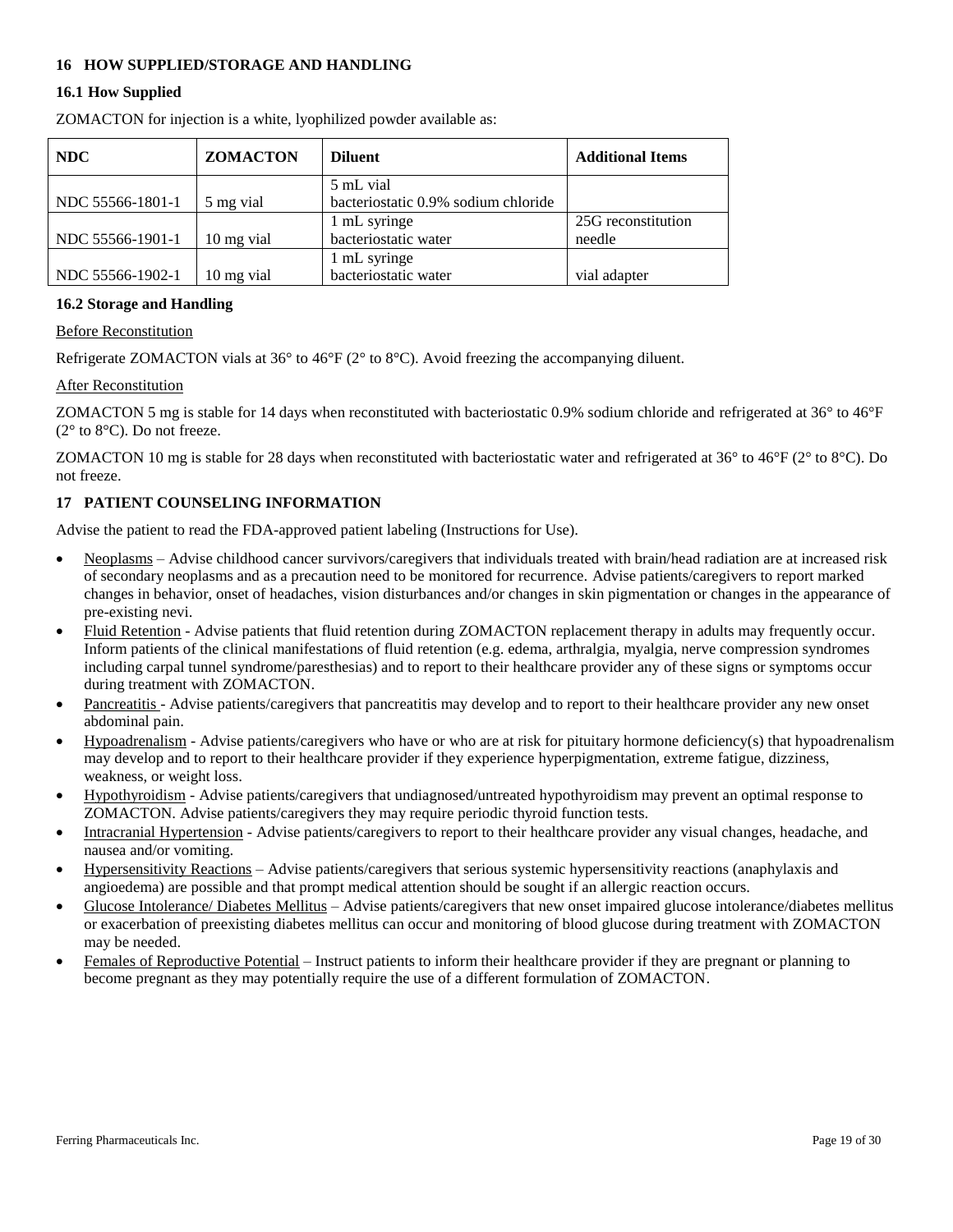## MANUFACTURED FOR:



FERRING PHARMACEUTICALS INC. PARSIPPANY, NJ 07054

Origin Germany

XXXXXXXXXX Rev. 07/2018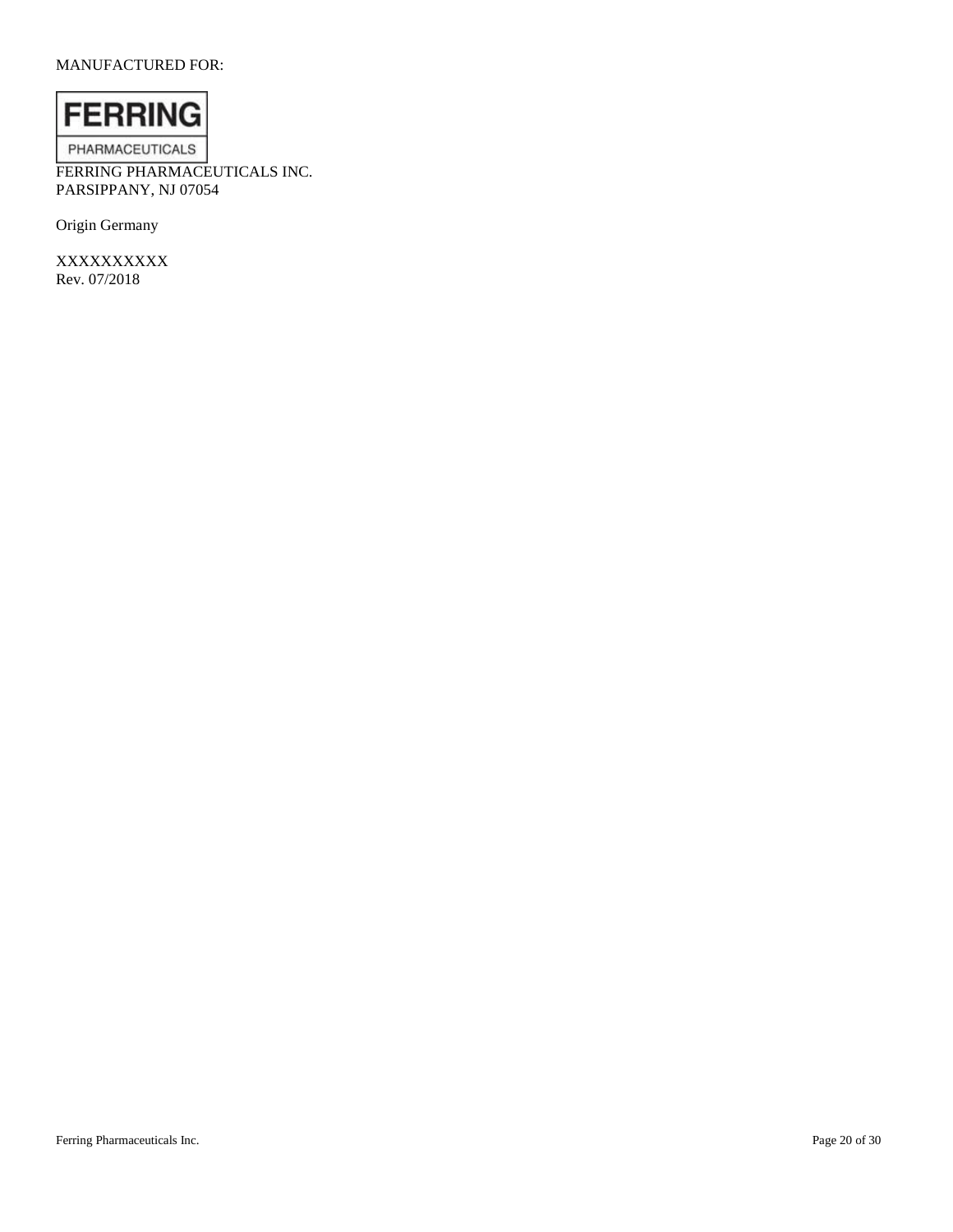# **Instructions for Use ZOMACTON® (zoh-MACK-ton) [somatropin] for Injection**

Read the Instructions for Use that come with your ZOMACTON® before you start using it and each time you get a refill. There may be new information. This leaflet does not take the place of talking to your healthcare provider about your medical condition or treatment. Before you use ZOMACTON for the first time, make sure your healthcare provider shows you the right way to use it.

# **Supplies needed for your ZOMACTON Injection**

- **ZOMACTON 5mg (See Figure A)** containing:
	- o 1 vial of ZOMACTON 5mg growth hormone in a powder
	- o 1 vial of liquid (diluent) containing Bacteriostatic 0.9% Sodium Chloride Injection, USP (5mL). This is used to mix your ZOMACTON 5mg.



**Figure A**

I

**or**

- **ZOMACTON 10mg (See Figure B)** containing:
	- o 1 vial of ZOMACTON 10mg growth hormone in a powder
	- $\circ$  1 syringe of liquid (diluent) containing Bacteriostatic Water for Injection with 0.33% Metacresol as a preservative (1 mL). This is used to mix your ZOMACTON 10mg.
	- o 25 gauge mixing needle



**Figure B**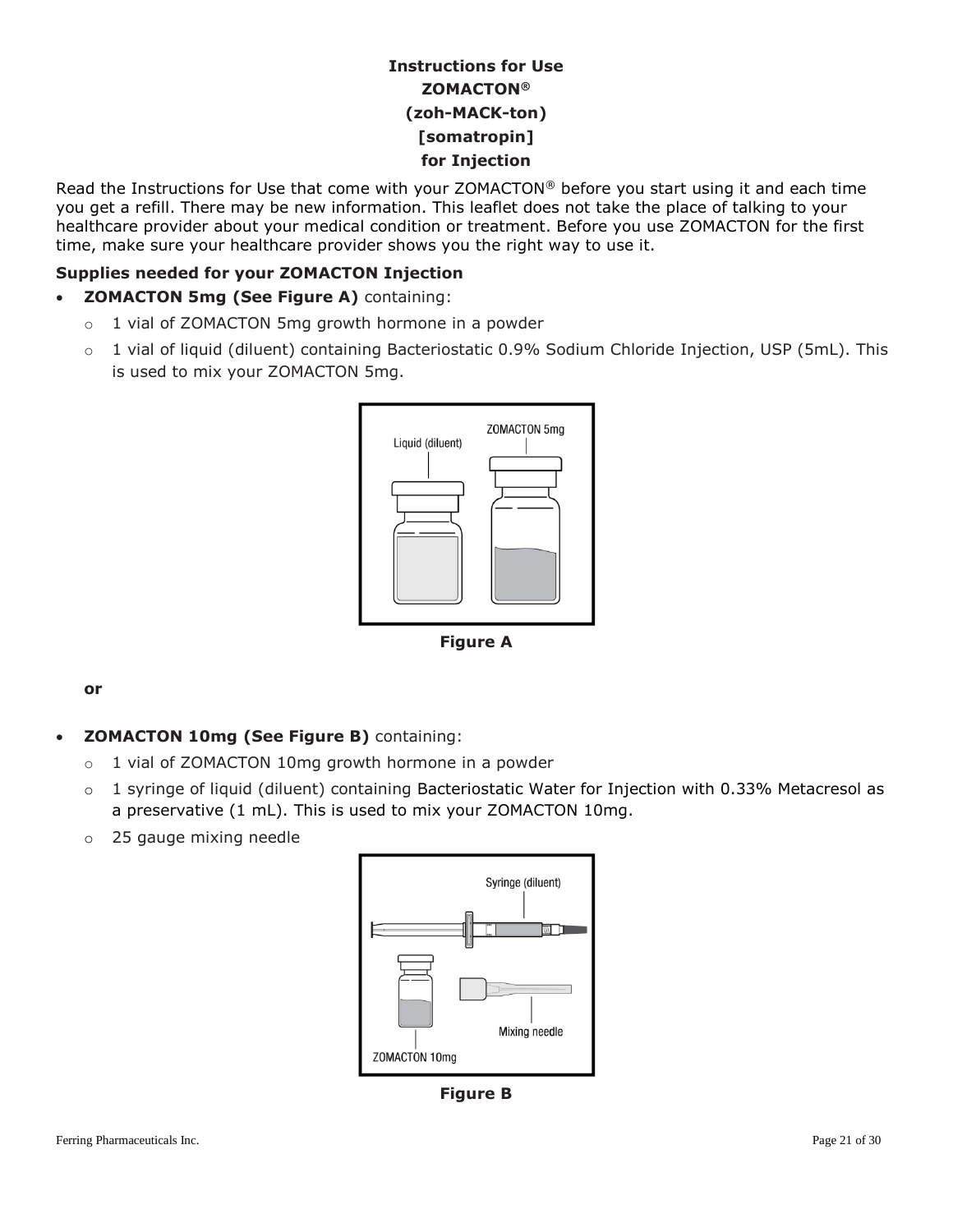The following additional supplies **(See Figure C)** will be needed:

- Syringe and needle for injection. Your healthcare provider will tell you the size of the syringe and needle to use.
- Alcohol swab
- Puncture-resistant container **(See Step 4: Disposing of used syringes, needles, and vials)**



**Figure C**

# **Preparing for Your ZOMACTON Injection**

- Place the supplies you will need on a clean, flat surface in a well-lit area.
- Wash your hands thoroughly with soap and water.

**Important:** The liquids are different for the 5mg and 10mg vials.

- **Do not** use the 5mg liquid with the 10mg ZOMACTON.
- **Do not** use the 10mg liquid with the 5mg ZOMACTON.

# **Preparing ZOMACTON 5mg Liquid for Injection:**

• Remove the hard plastic cap from the top of the liquid vial by gently pushing up on the edge of the cap **(See Figure D)**. **Do not** remove the rubber stopper.



**Figure D**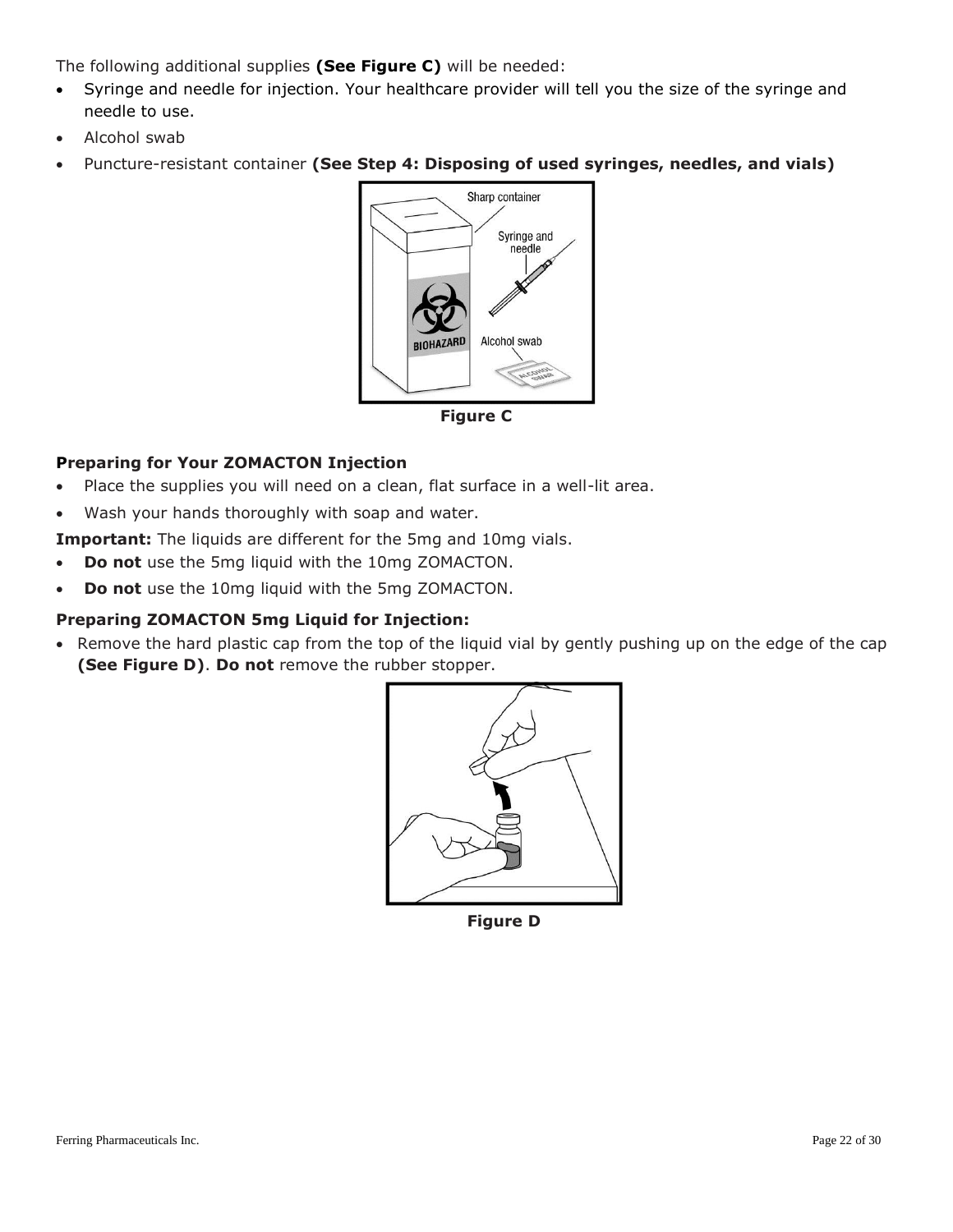Use an alcohol swab to wipe off the top of the liquid vial **(See Figure E)**. After cleaning, **do not** touch the rubber stopper.



**Figure E**

 Remove the needle cap from the syringe while making sure you **do not** touch the needle **(See Figure F)**. **Do not** throw away the needle cap.



**Figure F**

 Hold the barrel of the syringe with **1** hand and pull back on the plunger with the other hand until you have drawn up the amount of air that is the same as the amount of liquid your healthcare provider has prescribed **(See Figure G)**.



**Figure G**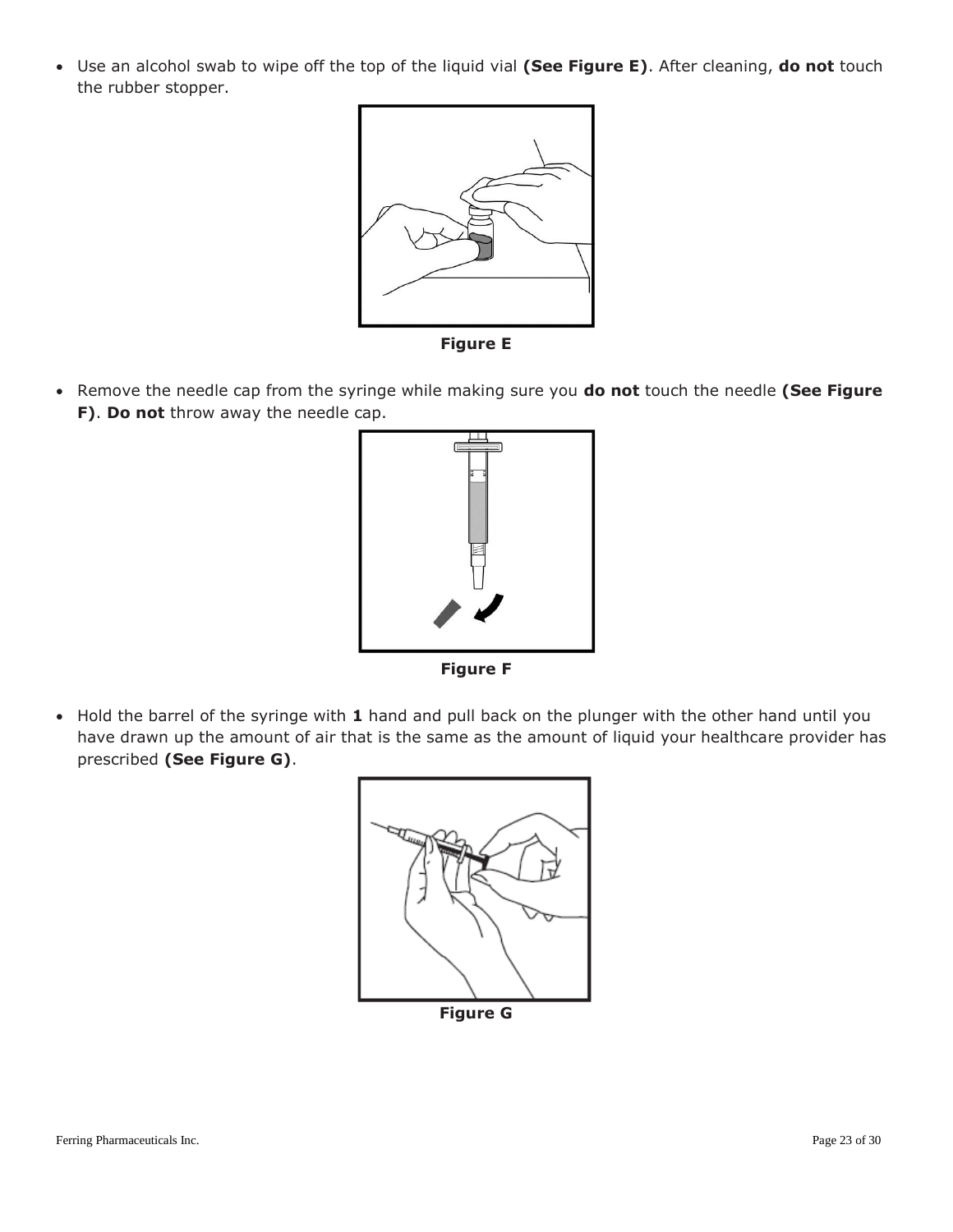• Insert the needle into the liquid vial through the center of the clean rubber stopper. Push down on the plunger until all the air is released into the vial **(See Figure H)**.



**Figure H**

- Hold the vial with 1 hand and carefully turn the vial upside down, making sure the syringe needle stays in the vial. **The tip of the needle should be below the surface of the liquid.**
- With your other hand, gently pull back the plunger until the amount of liquid your healthcare provider prescribed is in the syringe **(See Figure I)**.



When the syringe is correctly filled with the liquid, remove the syringe and needle from the vial and recap the needle.

# **Preparing ZOMACTON 10mg Liquid for Injection:**

 Remove the syringe tip cap from the top of the pre-filled liquid syringe and attach the **25G** mixing needle that comes with your ZOMACTON **(See Figure J)**.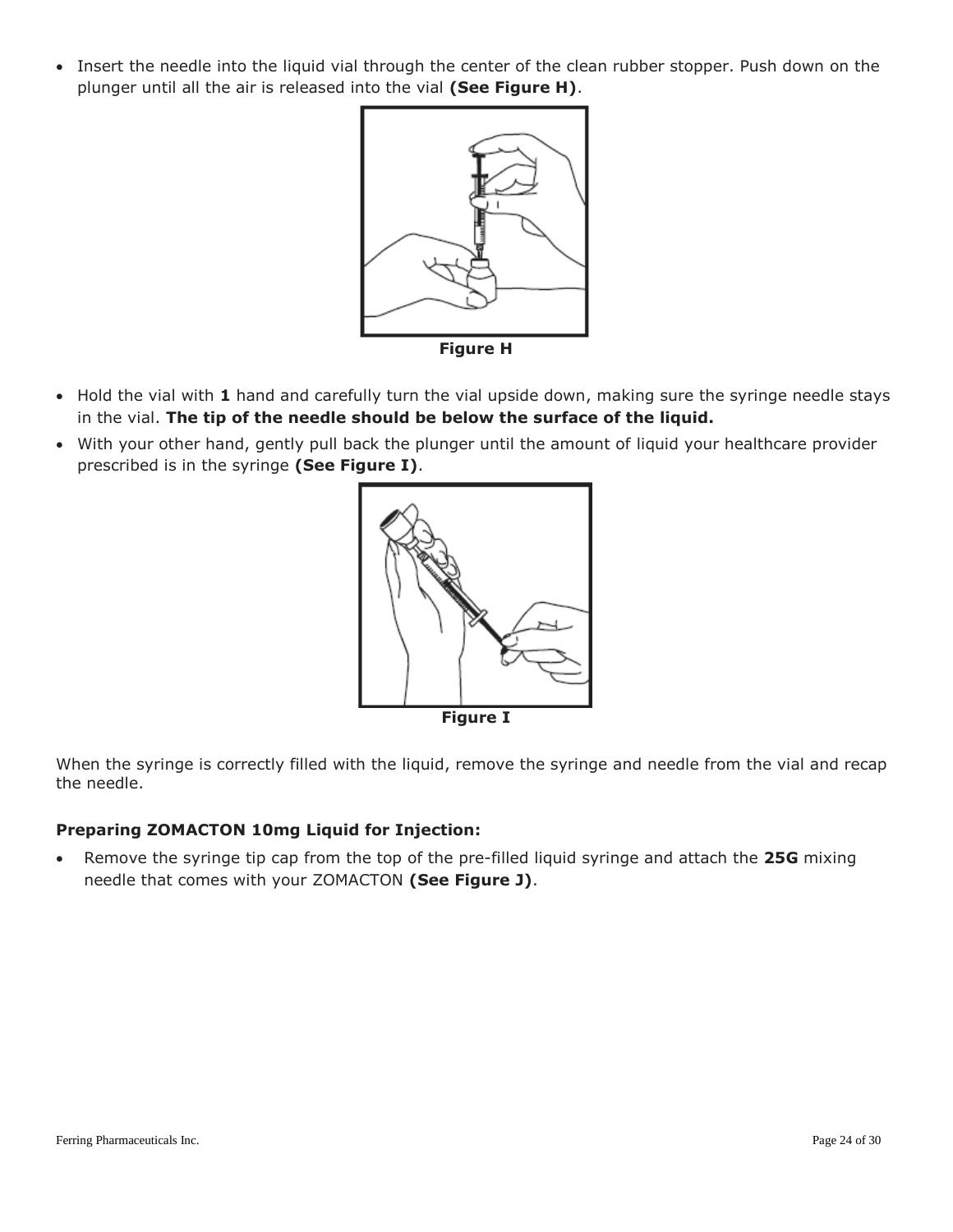

**Figure J**

# **Diluting Your ZOMACTON**

- **Only** use the liquid that comes with the 5mg ZOMACTON to mix the 5mg growth hormone. **Only** use the liquid that comes with the 10mg ZOMACTON to mix the 10mg growth hormone.
- Remove the hard plastic cap of the growth hormone vial **(See Figure K)**.



**Figure K**

Clean the top of the growth hormone vial with an alcohol swab **(See Figure L)**.



**Figure L**

 Remove the needle cap from the syringe filled with liquid and insert the needle into the center of the rubber stopper on the growth hormone vial **(See Figure M)**.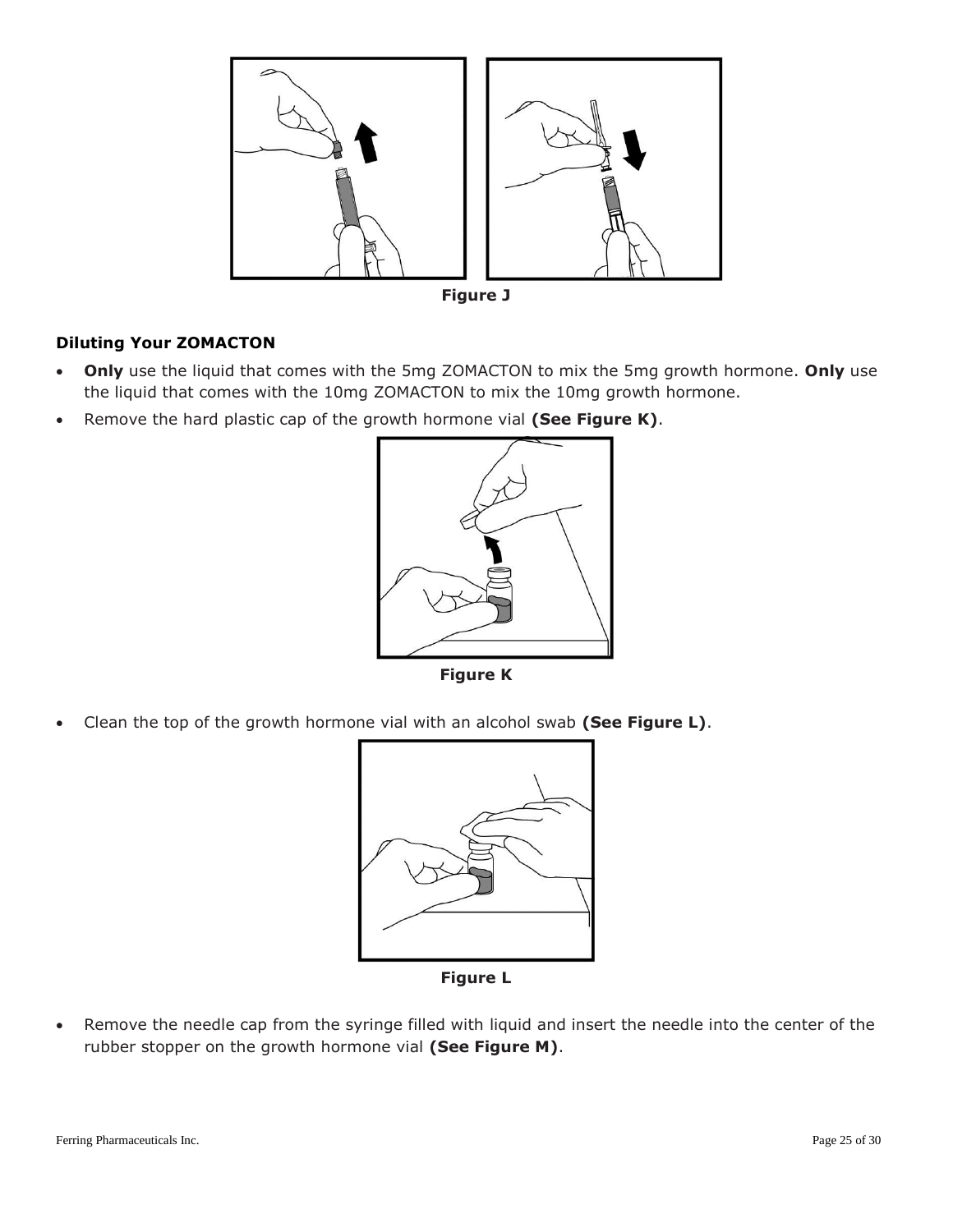

**Figure M**

- Point the needle toward the side of the vial and slowly push the plunger so that the liquid squirts onto the side of the vial and **not** directly onto the powder.
- When all the liquid is in the growth hormone vial, remove the needle from the vial **(See Figure N)**.



**Figure N**

Recap the needle and throw away the syringe.

# **Mixing ZOMACTON**

- Hold the vial between your hands and gently roll it until the mixture is clear. **Do not shake the vial.** Your ZOMACTON is ready for injection.
- Sometimes the vial may need to sit a few seconds before the mixture becomes clear. **Do not** use the mixture in the vial if it remains cloudy or you see particles floating in the mixture. If air bubbles appear, let the growth hormone sit for a while until they disappear.
- Write the date you mixed the growth hormone on the vial label. The **5** mg vial must be used within **14** days. The 10mg vial must be used within **28** days.
- Store your **mixed** growth hormone and all **unopened vials** of growth hormone in the refrigerator at 36°F to 46°F (2°C to 8°C). **Do not** freeze.

## **Step 1: Preparing the Injection**

You are now ready for your ZOMACTON injection.

- Wash your hands thoroughly with soap and water.
- Check that the vial of growth hormone you are using is clear and that the date of mixing is within **14** days if you are using ZOMACTON **5**mg or **28** days if you are using ZOMACTON **10**mg.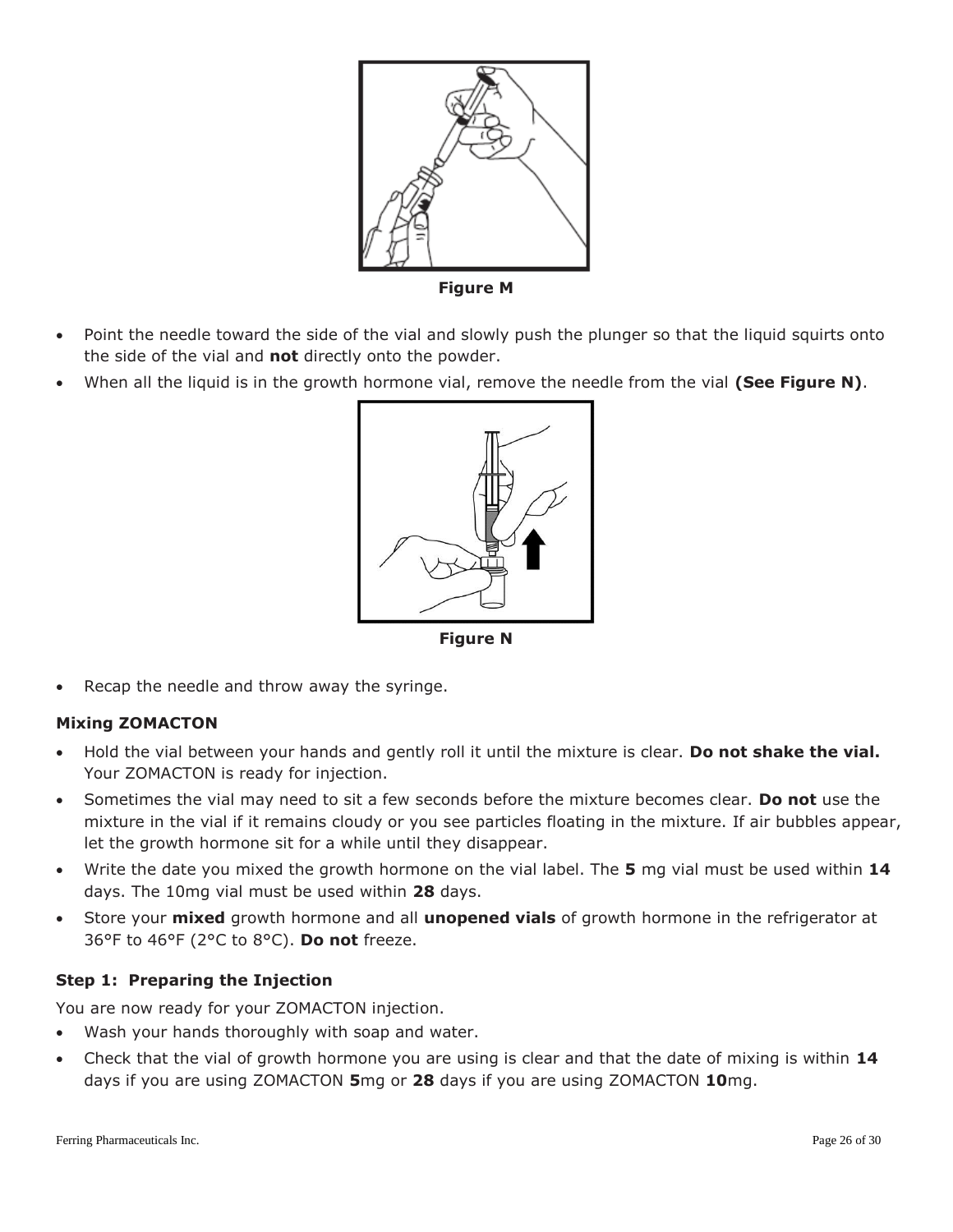Clean the top of the growth hormone vial with an alcohol swab**. Do not** touch the rubber stopper after cleaning **(See Figure O)**.



**Figure O**

 Remove the needle cap from the syringe and insert the needle into the center of the rubber stopper on the growth hormone vial **(See Figure P)**.



 Gently pull back the plunger until the amount of growth hormone solution your healthcare provider has prescribed is in the syringe **(See Figure Q)**.



**Figure Q**

 Remove the needle from the vial when the syringe is correctly filled with the solution **(See Figure R)**. Recap the needle.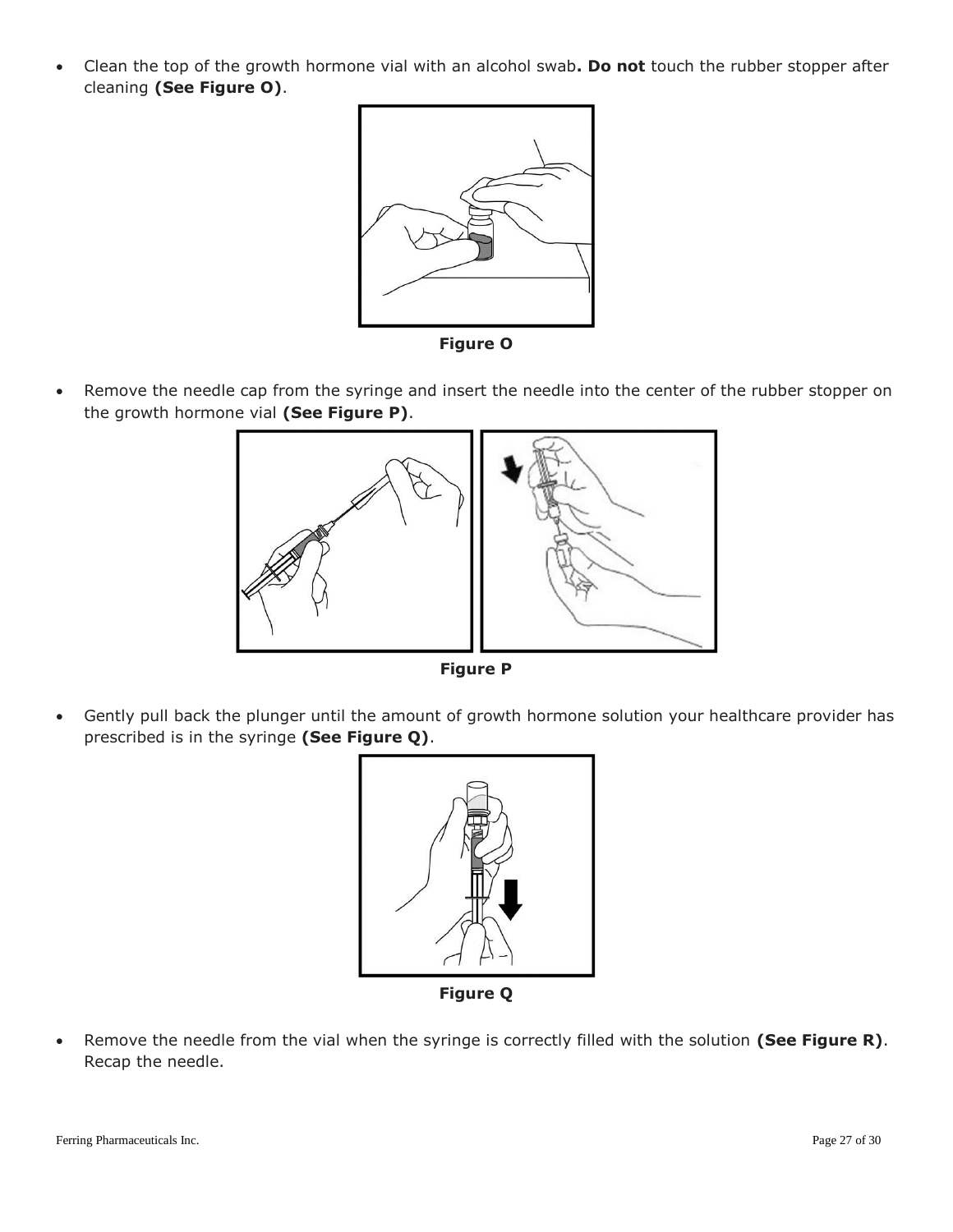

**Figure R**

# **Step 2: Choosing an Injection Site**

There are different sites you can use for your injections. These sites should be rotated **(See Figure S).**



If you notice any of the following signs, contact your healthcare provider:

- A lump, bruise or redness at the injection site that does not go away.
- Any sign of infection at the injection site (pus, redness, heat or persistent pain).
- Severe, sharp pain or ache at injection site that does not go away.
- Rash at the injection site.

## **Step 3: Injecting ZOMACTON**

Using a circular motion, clean the injection site with an alcohol swab, starting at the injection site and moving outward about 2 inches. Let the skin air dry.

- Check that the correct dose is in the syringe.
- Remove the needle cap. Hold the syringe like a pencil in 1 hand**.**
- With your free hand, pinch the skin around the site with the thumb and forefinger of the other hand **(See Figure T)**. Quickly insert the needle into the skin at a 45° - 90° angle with a quick, dart-like motion.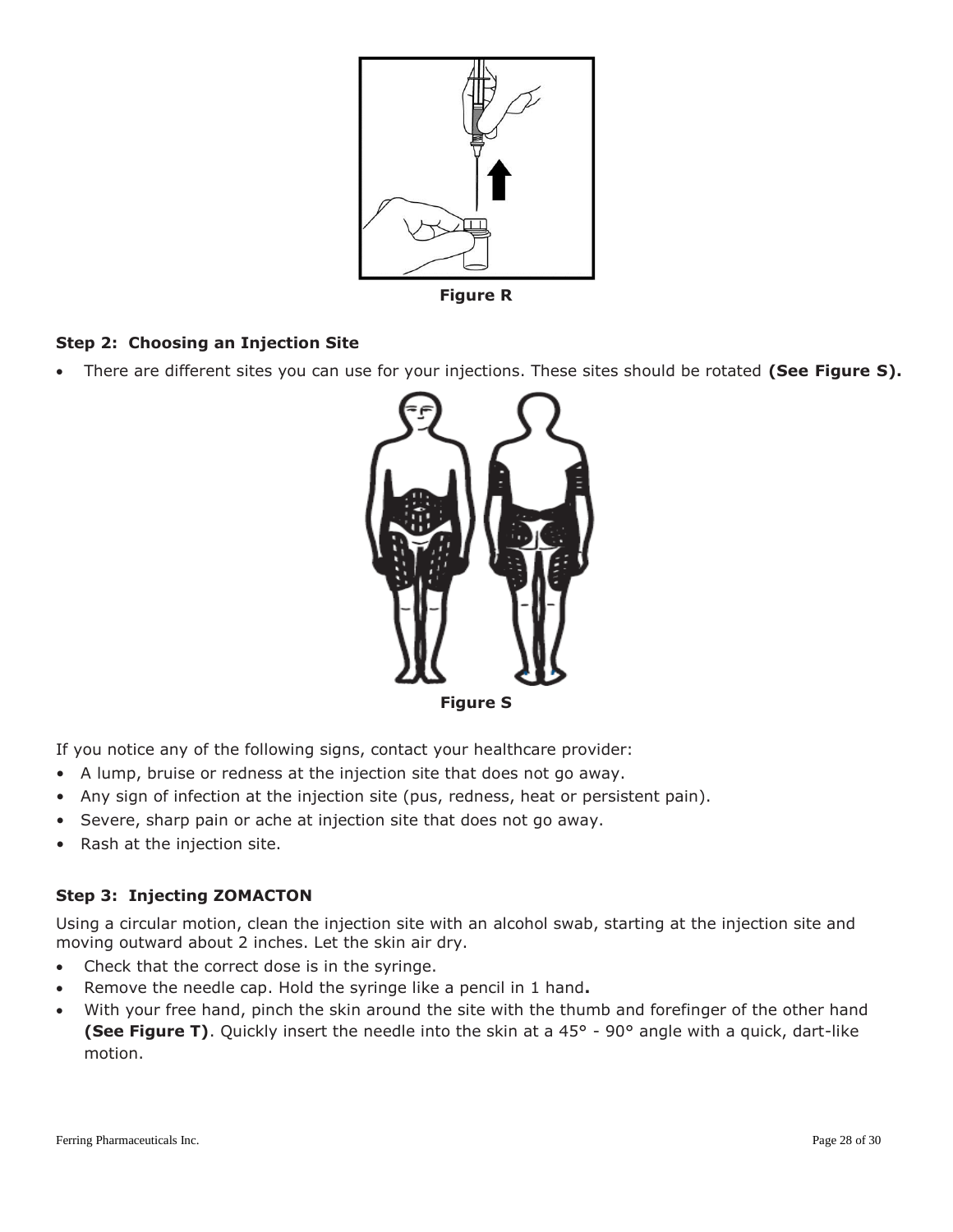

 Holding the syringe in place, pull back a little on the plunger and check to see if any blood flows into the syringe **(See Figure U)**. If you **see blood in the syringe**, it means that you have entered a blood vessel. **Do not** inject ZOMACTON. Withdraw the needle. Throw away the syringe and needle in a puncture-resistant container. Do not use the same syringe or any of the other supplies that you used for this injection. Repeat the steps to prepare a new syringe for injection. Choose and clean a new injection site.



 If no blood appears in the syringe, slowly push down plunger all the way until the syringe is completely empty **(See Figure V**).



**Figure V**

 Quickly remove the needle from the skin and apply pressure to the injection site with a dry sterile gauze pad or cotton ball. A drop of blood may appear. Apply a small bandage if needed. Throw away the needle and syringe in your puncture-resistant disposal container.